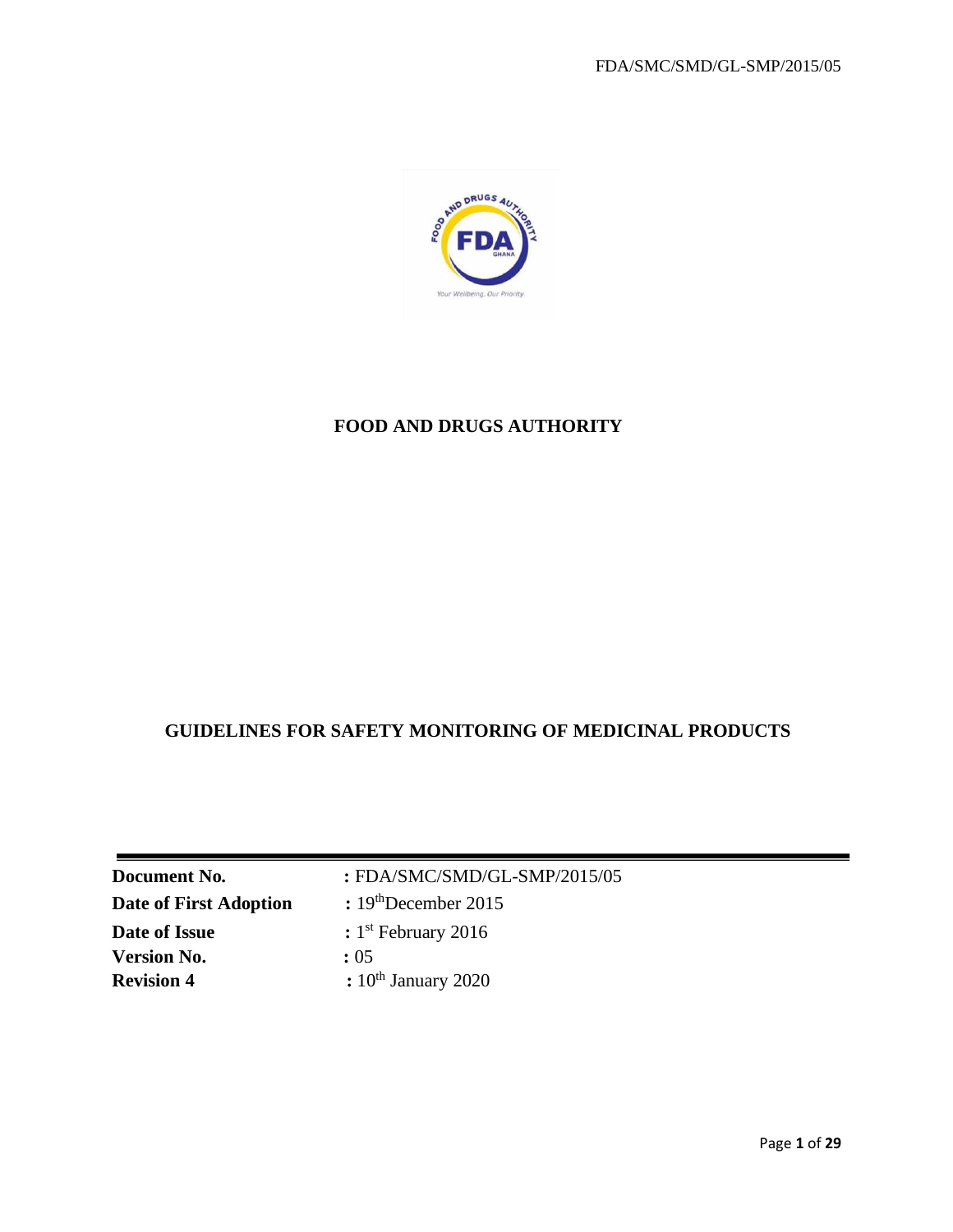# **Table of contents**

| 3.1 Periodic Safety Updates Reports (PSUR) or Periodic Benefit Risk Evaluation Reports (PBRER) 8 |  |
|--------------------------------------------------------------------------------------------------|--|
|                                                                                                  |  |
|                                                                                                  |  |
|                                                                                                  |  |
|                                                                                                  |  |
|                                                                                                  |  |
|                                                                                                  |  |
|                                                                                                  |  |
|                                                                                                  |  |
|                                                                                                  |  |
|                                                                                                  |  |
|                                                                                                  |  |
|                                                                                                  |  |
|                                                                                                  |  |
|                                                                                                  |  |
|                                                                                                  |  |
|                                                                                                  |  |
|                                                                                                  |  |
|                                                                                                  |  |
|                                                                                                  |  |
|                                                                                                  |  |
|                                                                                                  |  |
|                                                                                                  |  |
|                                                                                                  |  |
|                                                                                                  |  |
|                                                                                                  |  |
|                                                                                                  |  |
|                                                                                                  |  |
|                                                                                                  |  |
|                                                                                                  |  |
|                                                                                                  |  |
|                                                                                                  |  |
|                                                                                                  |  |
|                                                                                                  |  |
|                                                                                                  |  |
|                                                                                                  |  |
|                                                                                                  |  |
|                                                                                                  |  |
|                                                                                                  |  |
|                                                                                                  |  |
|                                                                                                  |  |
|                                                                                                  |  |
|                                                                                                  |  |
|                                                                                                  |  |
|                                                                                                  |  |
|                                                                                                  |  |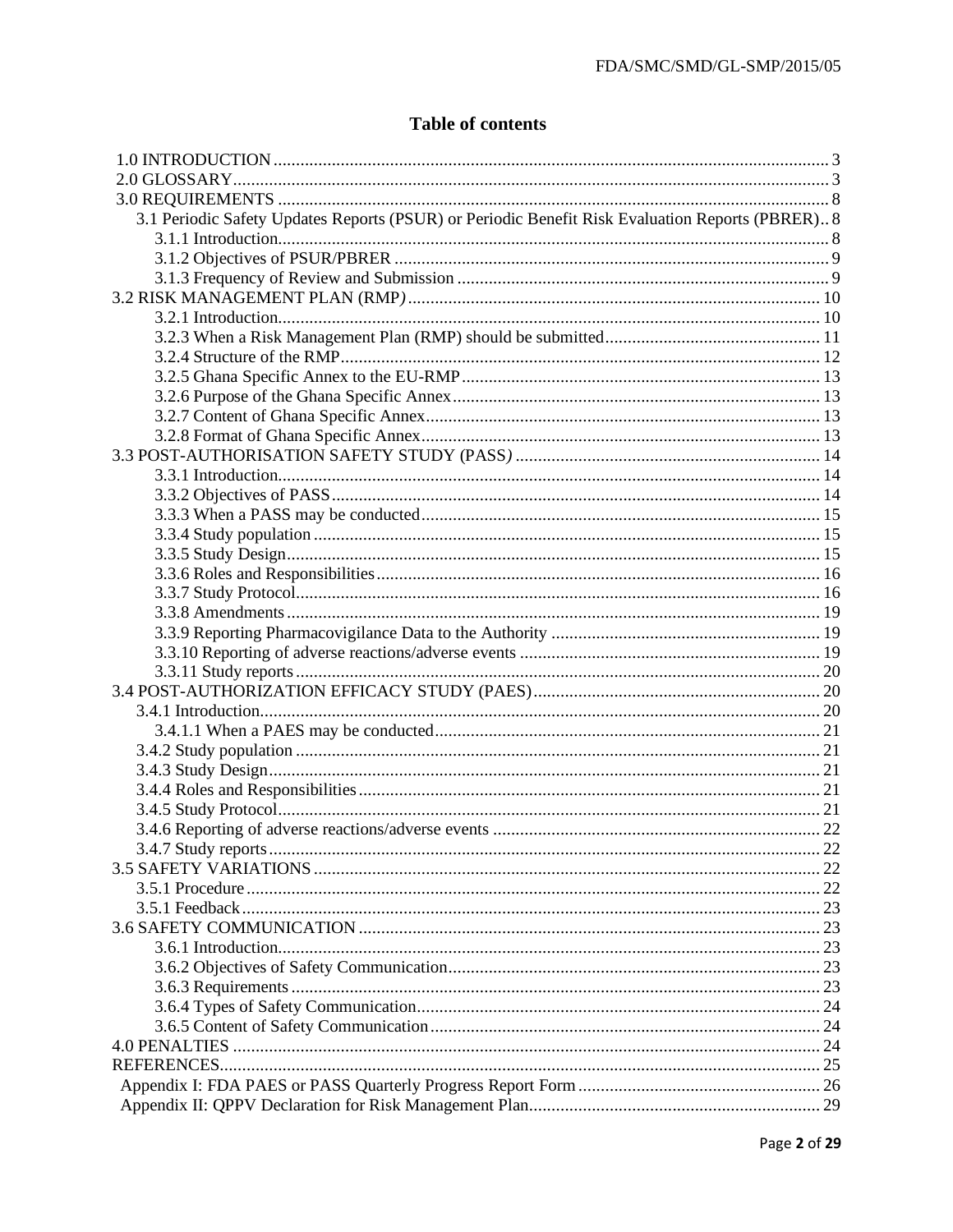## <span id="page-2-0"></span>**1.0 INTRODUCTION**

In pursuance to Public Health Act 2012, Act 851, Part 7, Section 125, subsections (1), (2), (3), these guidelines are hereby developed by the Food and Drugs Authority, hereafter, referred to as the **Authority**, to define the general norms and scientific principles and to set applicable standards for continuous safety monitoring of regulated products to ensure these products continue to be safe for patients and the general public. These guidelines are for information, guidance and strict compliance by Marketing Authorization Holders and Local Representatives of regulated products to help in the continuous safety monitoring of products granted marketing authorization in Ghana.

Medicinal products are approved based on clinical trials data available at the time and in most cases on several hundreds or thousands patients. The limited number of patients included in clinical trials, the exclusion of certain patients at-risk, the lack of significant long-term treatment experience and the limitation of concomitant therapies do not allow a thorough evaluation of the safety profile. Under such circumstances, the detection or confirmation of rare adverse reactions is particularly difficult, if not impossible.

These guidelines therefore provide the requirements for the safety monitoring during the life cycle of registered medicinal products and communication of safety information related to these products.

#### <span id="page-2-1"></span>**2.0 GLOSSARY**

In these guidelines, unless the context otherwise states:

#### *Adverse Drug Reaction (ADR) / Adverse Reaction (AR)*

A response to a medicinal product which is noxious and unintended including lack of efficacy and which occurs at any dosage and can arise from:

- The use of product within the terms of the marketing authorization
- The use of product outside the terms of the marketing authorization, including overdose, off-label use, misuse, abuse and medication errors;
- Occupational exposure

#### *Adverse Event (or adverse experience) (AE)*

Adverse event/experience is any untoward medical occurrence in a patient or clinical trial subject administered a medicinal product that may present during treatment with a medicine but which does not necessarily have a causal relationship with this treatment**.** 

#### *Adverse Events Following Immunization (AEFI)*

Adverse Event Following Immunization is any untoward medical occurrence which follows immunization and which does not necessarily have a causal relationship with the usage of the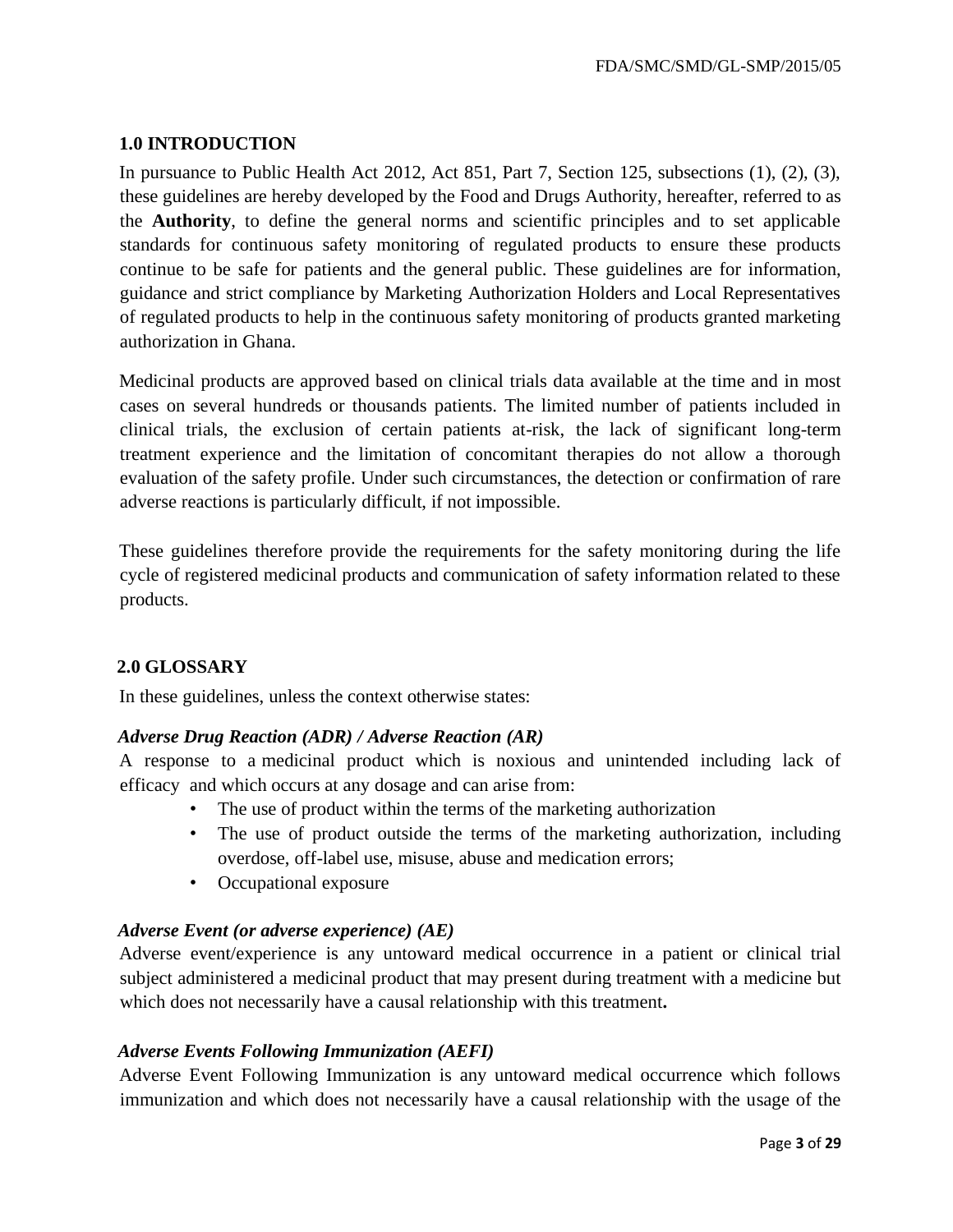vaccine. The adverse event may be any unfavorable or unintended sign, abnormal laboratory finding, symptom or disease.

*Authority* means Food and Drugs Authority.

## *'Dear Healthcare Professional (DHCP) Letter'*

A 'Dear Healthcare Professional Letter' is a correspondence usually in the form of a mass mailing from the Marketing Authorization Holder (MAH), the Local Representative or the Food and Drugs Authority addressed to doctors, pharmacists, nurses and other healthcare professionals regarding important new information. The DHCP letters are intended to inform the recipients of the need to take certain actions or adopt their practices to minimize particular risks and/or to reduce burden of adverse drug reactions with a medicinal product.

#### *Drug Abuse*

Drug abuse is a persistent or sporadic, intentional excessive use of medicines, which is accompanied by harmful physical or psychological effects.

## *Herbal Medicinal Products*

Plant-derived material preparations with therapeutic or any other human health benefits which contain raw or processed ingredients from one or more plants and materials or organic or animal origin.

#### *Identified risk*

An untoward occurrence for which there is adequate evidence of an association with the medicinal product of interest. An important identified risk is an identified risk that could have an impact on the benefit-risk of the product or have implications for public health. What constitutes an import risk will depend upon several factors, including the impact on the individual, the seriousness of the risk and the impact on public health. Normally any risk that is likely to be included in the contraindications or precautions section of the product information should be considered important.

#### *Local Representative*

The company or legal entity that represents the MAH in Ghana and performs functions delegated by the MAH.

#### *Local Distributor or Local Agent*

A company or legal entity appointed by the manufacturer or the Marketing Authorization Holder to import, receive as donation, distribute or sell a medicinal product in Ghana.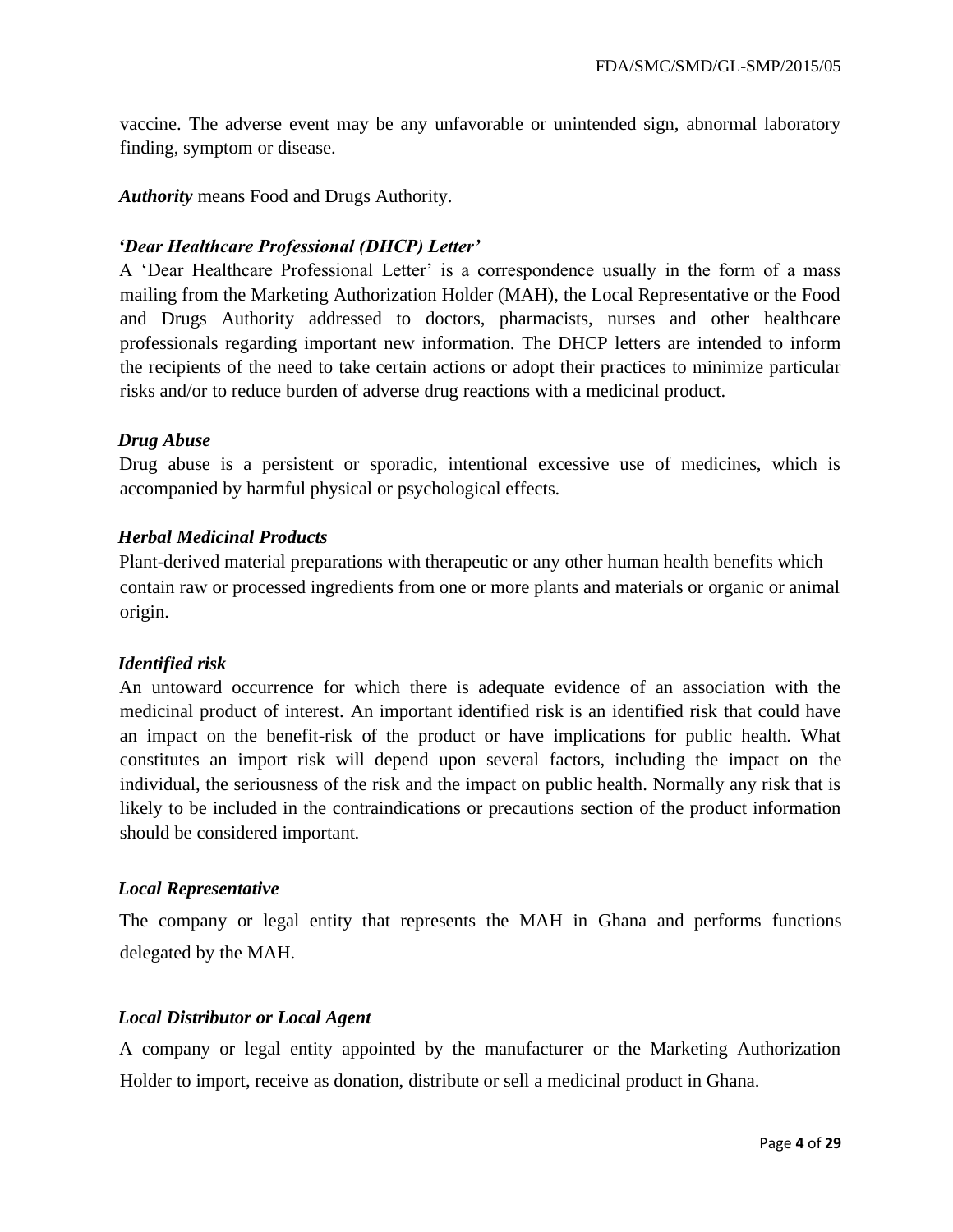### *Marketing Authorization Holder*

Marketing Authorization Holder: The company or legal entity in whose name the marketing authorization for a product has been granted and is responsible for all aspects of the product and compliance with the conditions of marketing authorization.

#### *Medicinal Product*

A Medicinal Product or Drug is:

- i. a substance or mixture of substances prepared, sold or represented for use in
	- a. the diagnosis, treatment, mitigation or prevention of disease, disorder of abnormal physical state or the symptoms of it, in man or animal, or
	- b. restoring, correcting or modifying organic functions in man or animal, and
- ii. nutritional supplements

#### *Missing information*

Information about the safety of a medicinal product which is not available at the time of submission of a particular risk management plan and which represents a limitation of the safety data with respect to predicting the safety of the product in the marketplace.

Examples of missing information include populations not studied (e.g. pregnant women or patients with severe renal impairment) or where there is a high likelihood of off-label use.

#### *New Chemical Entity*

A chemical or biologically Active Pharmaceutical Ingredient (API) that has not previously been registered as an ingredient of any pharmaceutical product.

#### *Off Label Use*

Off label use of a medicine is use for indication, dosage form, dose regimen, population or other use parameter not mentioned in the approved labeling of the medicinal product. *Periodic Benefit Risk Evaluation Report (PBRER)* 

An update of the world-wide marketing experience of a medicinal product at defined times with focus on formal evaluation of benefit in special population at defined times during post registration period.

#### *Periodic Safety Update Report (PSUR)*

A Periodic Safety Update Report (PSUR) is intended to provide an update of the worldwide safety experience of a medicinal product to the Authority at defined time points post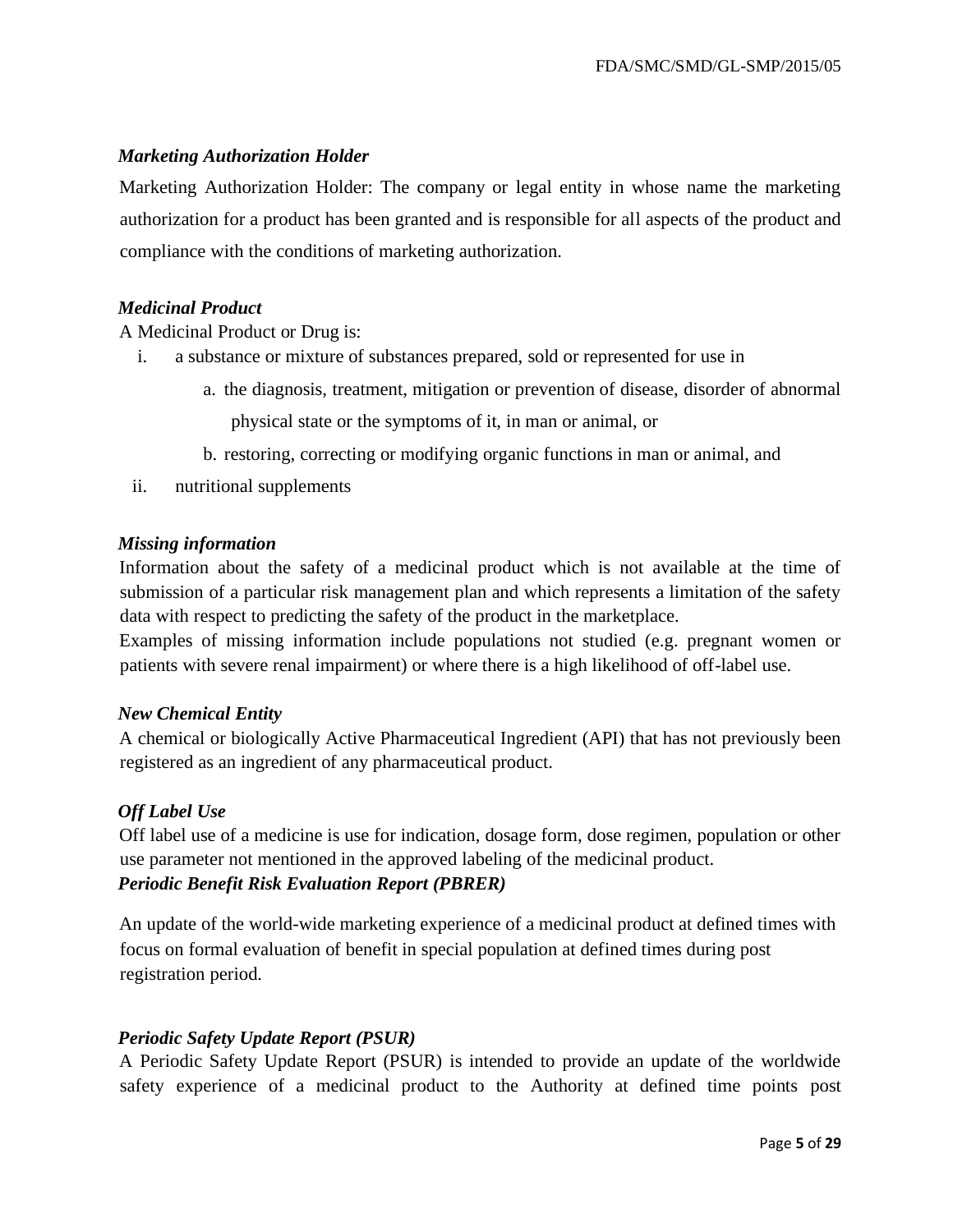authorization. At these times, Marketing Authorization Holders are expected to provide succinct summary information together with a critical evaluation of the benefit-risk balance of the product in the light of new or changing information.

#### *Pharmacovigilance*

Pharmacovigilance is the science and activities relating to the detection, assessment, understanding and prevention of adverse effects or any other drug-related problem.

#### *Post-Authorization Efficacy Study (PAES)*

This study is performed after the marketing authorization and is aimed principally to further evaluate the efficacy of the medicinal product.

#### *Post-Authorization Safety Study (PASS)*

Any study relating to an authorized medicinal product conducted with the aim of identifying, characterizing or quantifying a safety hazard, confirming the safety profile of the medicinal product, or of measuring the effectiveness of risk management measures.

#### *Potential Risk*

An untoward occurrence for which there is some basis for suspicion of an association with the medicinal product of interest but where this association has not been confirmed. An example is toxicological findings seen in non-clinical safety studies which have not been observed or resolved in clinical studies. An important potential risk is a potential risk that could have an impact on the benefit-risk of the product or have implications for public health. What constitutes an import risk will depend upon several factors, including the impact on the individual, the seriousness of the risk and the impact on public health. Normally any risk that is likely to be included in the contraindications or precautions section of the product information should be considered important.

#### *Qualified Person for Pharmacovigilance (QPPV)*

An individual named by a Marketing Authorization Holder (MAH) and approved by the Authority as the person responsible for ensuring that the company (the MAH) meets its legal obligations in the Public Health Act, 2012, Act 851 Section 125 for monitoring of the safety of the product marketed in Ghana.

#### *Risk Management Plan*

A detailed description of the risk management system.

The Risk Management Plan is submitted as part of the dossier that is evaluated by the Authority before a medicine can be authorized and which is regularly updated as new information becomes available. Risk Management Plans include information on a medicine's safety profile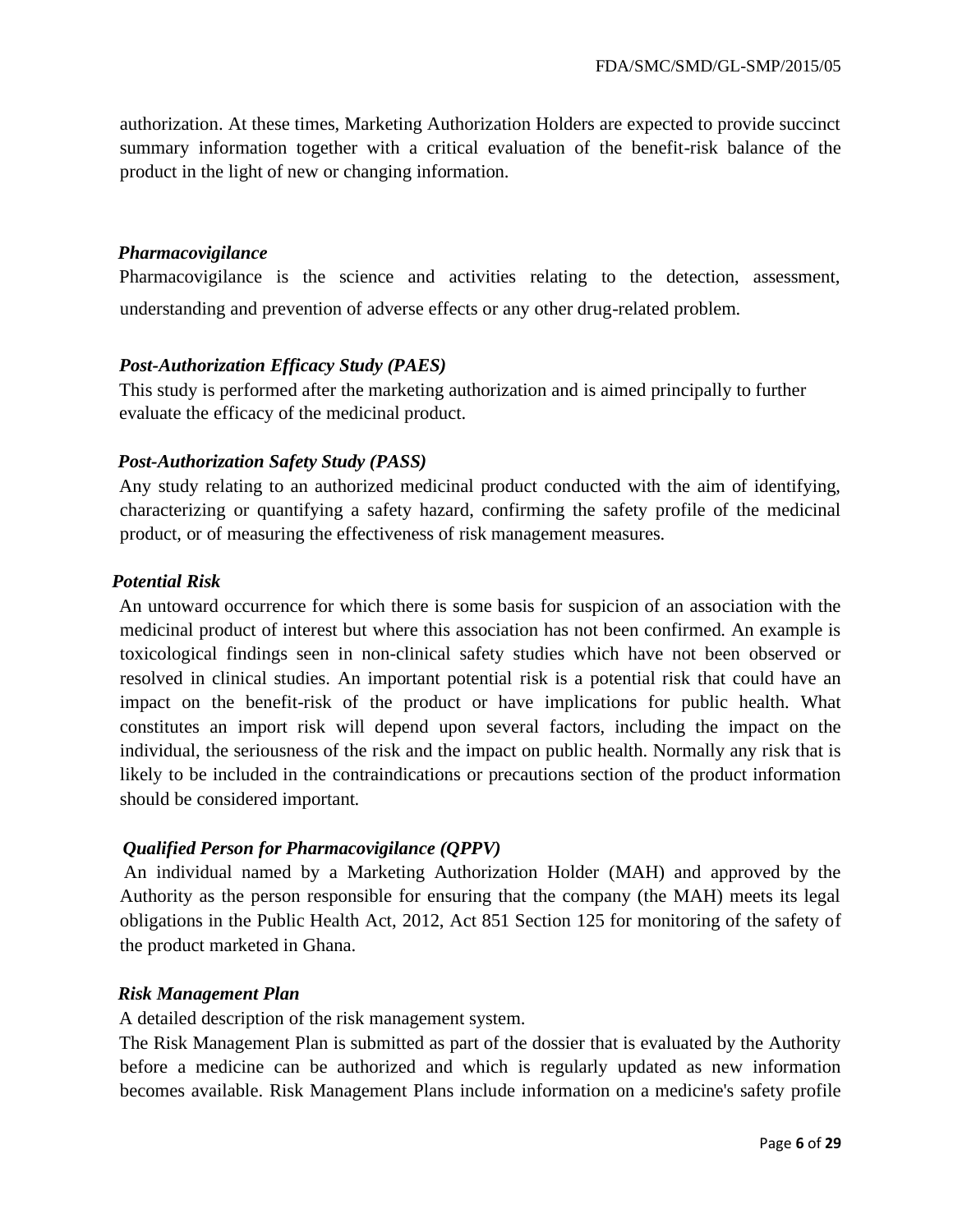and explain the measures that are taken in order to prevent or minimize the risks of medicine in patients.

#### *Risk Minimization Activity (used synonymously with Risk Minimization Measure)*

A public health intervention intended to prevent or reduce the probability of the occurrence of an adverse reaction associated with the exposure to a medicine or to reduce its severity should it occur.

#### *Risk Management System*

A set of Pharmacovigilance activities and interventions designed to identify, characterize, prevent or minimize risks relating to medicinal products including the assessment of the effectiveness of those activities and interventions.

#### *Safety Concern*

An important identified risk, important potential risk or important missing information.

#### *Serious Adverse Drug Reaction or Serious Adverse Event*

A serious adverse event or reaction is any untoward medical occurrence that at any dose:

- results in death
- is life threatening
- requires in-patient hospitalisation or results in prolongation of exist hospitalisation
- results in persistent or significant disability/incapacity
- is a congenital anomaly/birth defect
- is a medically important event or reaction

#### *Spontaneous Report or Spontaneous Notification of Adverse Reactions/Events*

A communication to a company, regulatory authority or an organization that describes a suspected adverse event/reaction in a patient who is given one or more medicines and which is not derived from a study.

#### *Target Population (Treatment)*

The patients who might be treated with the medicinal product in accordance with the indication(s) and contraindications in the authorized product information.

#### *Unexpected Adverse Reaction*

An unexpected adverse reaction is one in which the nature, specificity, severity and outcome is not consistent with the applicable product information (i.e., with the approved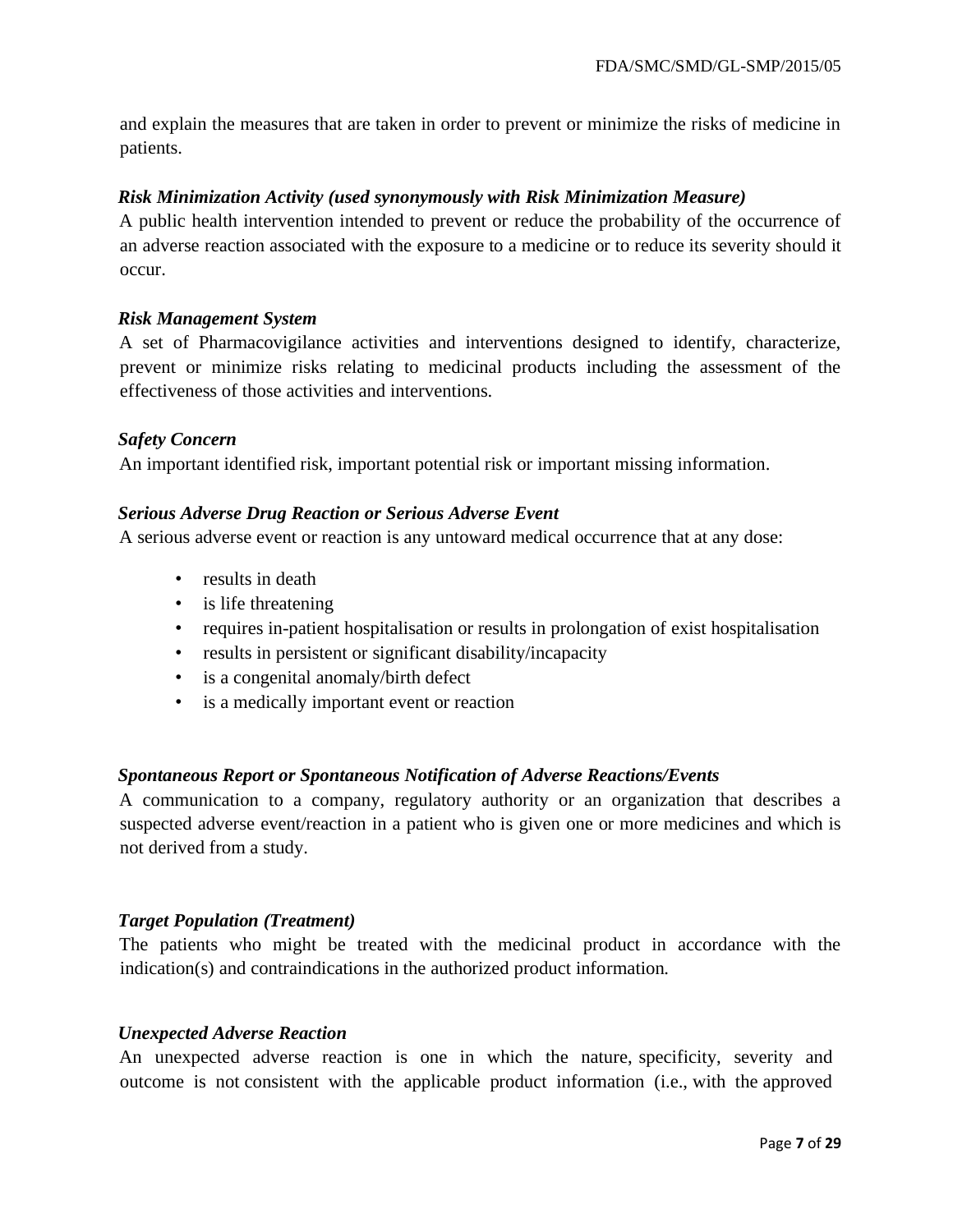package inserts for registered medicines, or the investigator's brochure or other product information for unregistered medicines.

#### <span id="page-7-0"></span>**3.0 REQUIREMENTS**

These guidelines contain the requirements for post approval safety monitoring of regulated products, including the requirements for the following:

- a. Periodic Safety Updates Reports (PSUR) or Periodic Benefit Risk Evaluation Reports (PBRER)
- b. Risk Management Plan (RMP)
- c. Post Authorization Safety Studies (PASS)
- d. Post Authorization Efficacy Studies (PAES)
- e. Safety Variations
- f. Safety Communication

## <span id="page-7-1"></span>**3.1 Periodic Safety Updates Reports (PSUR) or Periodic Benefit Risk Evaluation Reports (PBRER)**

#### <span id="page-7-2"></span>**3.1.1 Introduction**

PSURs/PBRERs should be submitted only for medicinal products issued with marketing authorization in Ghana.

The main objective of a PSUR is to present a comprehensive, concise and critical analysis of the benefit-risk balance of the medicinal product taking into account new or emerging information in the context of cumulative information on benefits and risks. The PSUR is a tool for postauthorisation evaluation at defined time points in the lifecycle of a product.

The PBRER, however is aimed at presenting a comprehensive and critical analysis of new or emerging information on the risks of the medicinal product, and, where pertinent, on its benefit in approved indications, to enable an appraisal of the product's overall benefit-risk profile.

*While PSUR and PBRER may be used interchangeably in this guideline, it must be understood that these documents are different. Whilst, the primary objective of the PSUR is to provide a comprehensive picture of the safety of approved medicinal products with recognition that the assessment of the risk of a medicinal product is most meaningful when considered in light of its benefits, the PRBER provides a greater emphasis on benefit than the PSUR, particularly when risk estimates change importantly.* 

*For additional information on the differences between the PSUR and PBRER reference is made to ICH E2C and ICH E2C (R2) Guidelines respectively.*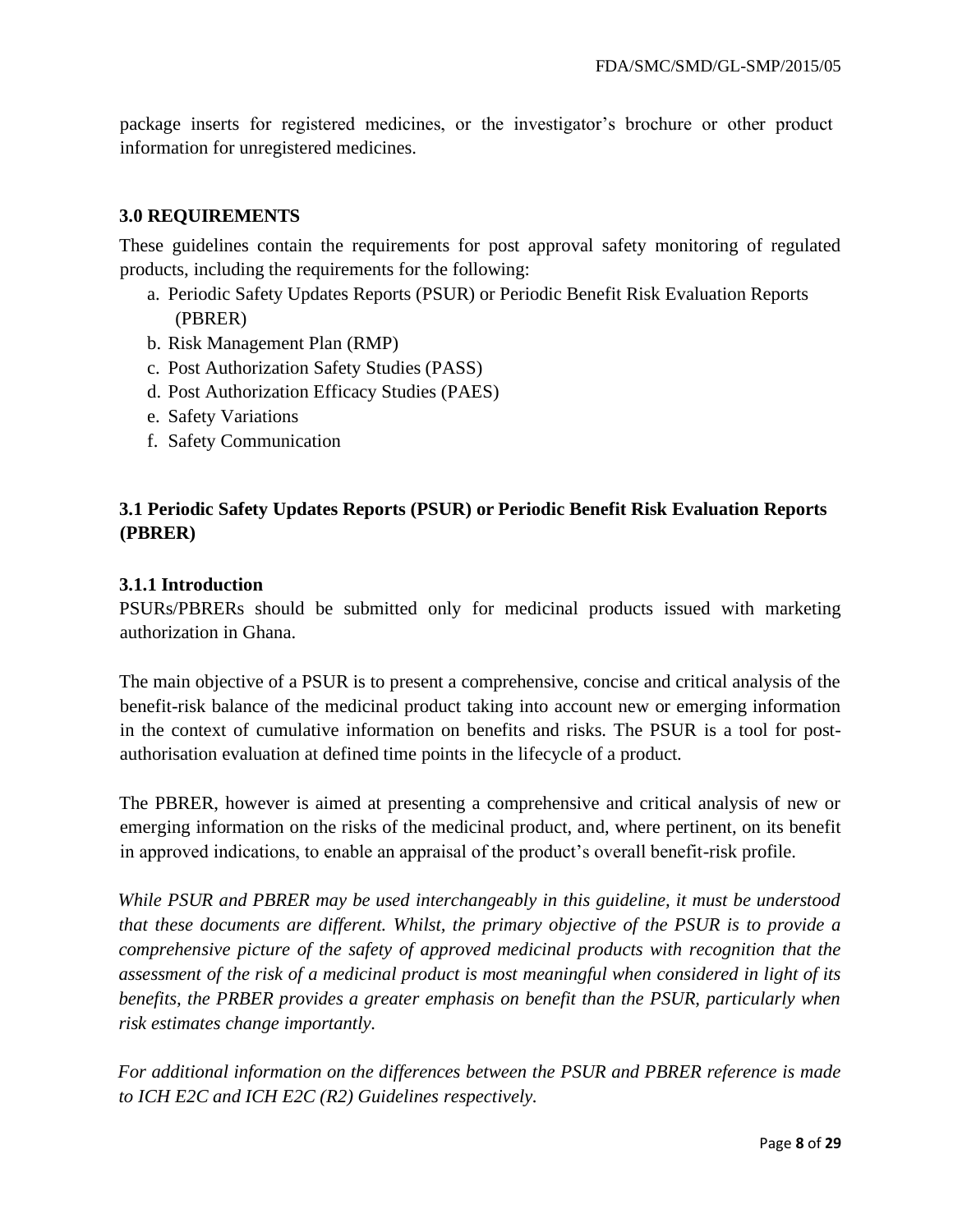PSURs/PBRERs are generally not requested routinely for generic products, herbal medicines and homeopathic medicinal products. Under this condition, the PSUR/PBRER shall be submitted only when there is a condition in the marketing authorisation which requested for this or when requested by the Authority on the basis of safety concerns.

## <span id="page-8-0"></span>**3.1.2 Objectives of PSUR/PBRER**

PSUR/PBRER presents the worldwide safety experience of a medicinal product at defined times post authorization, in order to:

- 1. Report all the relevant new information from appropriate sources;
- 2. Relate these data to patient exposure;
- 3. Summarize the market authorization status in different countries and any significant variations related to safety;
- 4. Create periodically the opportunity for an overall safety re-evaluation;
- 5. Provide a formal and concise evaluation of benefit, unless the safety or benefit-risk profile has changed significantly during the reporting interval.
- 6. Indicate whether changes should be made to product information in order to optimize the use of the product.

#### <span id="page-8-1"></span>**3.1.3 Frequency of Review and Submission**

For New Chemical Entities (NCEs) PSURs/PBRERs should be submitted as stated below unless otherwise requested by the Authority.

- 1. 6 monthly for the first two years
- 2. At the time of renewal of the registration of the drug.
- 3. Immediately upon request by the Authority.

For all other products, the most recent PSUR/PBRER should be submitted at the time of renewal of the registration of the drug.

PSURs and PBRERs should be harmonized with the International Birth Date of the Product. Generally, each PSUR and PBRER should cover the period of time since the last PSUR/PBRER and should be submitted within 60 days after the Data Lock Point. Presentation of the information contained in the PSUR and PBRER shall be in the format recommended by ICH E2C and ICH E2CR2 Guidelines respectively.

For medicinal products with marketing authorization in different countries, the MAH may synchronize the Local Birth Date (LBD) with the International Birth Date (IBD). The Authority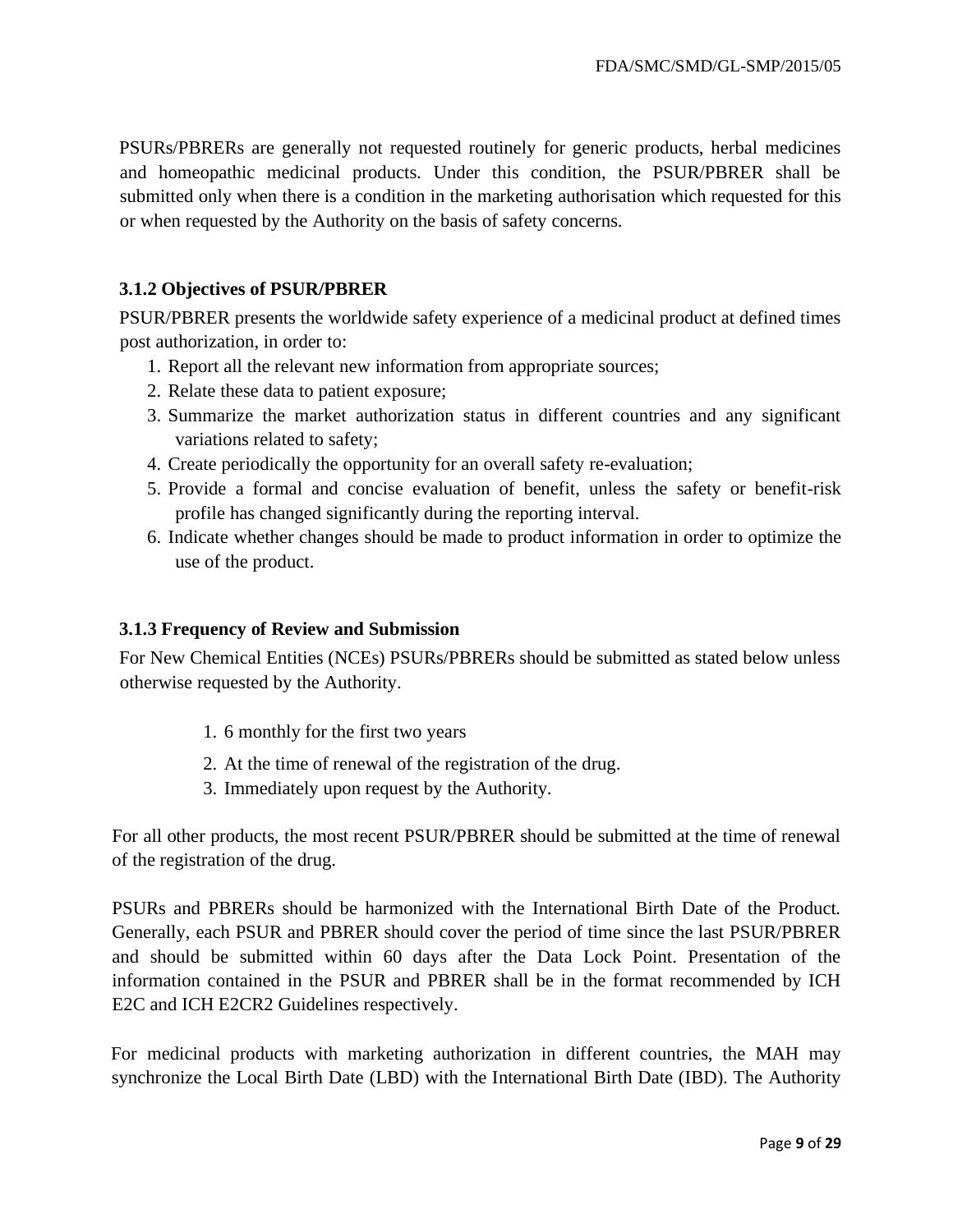will accept a single harmonized IBD and Data Lock Point (DLP) for each product in order to reduce the burden of work in preparing PSURs/PBRERs for different regulatory authorities. In situations where an MAH is preparing PSURs/PBRERs on annual basis or longer period for different regulatory authorities based on the IBD and the Authority requires a six-month cycle based on the LBD, the most recent PSUR/PBRER with a longer time frame will be acceptable to the Authority.

The Authority may also request for Ad hoc PSUR/ PBRERs i.e., reports outside the specified reporting requirements when there are new risks, when risks have changed, when efficacy/effectiveness has changed, or when there are changes to the benefit-risk profile of a medicinal product.

The Authority will accept PSUR and PBRER presented in the format recommended by ICH E2C and ICH E2C (R2) Guidelines respectively.

## <span id="page-9-0"></span>**3.2 RISK MANAGEMENT PLAN (RMP***)*

## <span id="page-9-1"></span>**3.2.1 Introduction**

RMPs include information on a medicine's safety profile and explain the measures that are taken in order to prevent or minimize the medicine's risks in patients post authorization. The RMP details the known safety concerns with the medicine and how they can be managed. It also includes details of any additional studies that have been recommended at the time of licensing to provide more information on the medicine's safety profile.

In relation to risk management of medicinal products, the Local representative or Marketing Authorization Holder is responsible for:

- Ensuring that it constantly monitors the risks of its medicinal products issued with marketing authorization in Ghana in compliance with relevant legislation and reports the results of this, as required, to the Food and Drugs Authority;
- Taking all appropriate actions to minimize the risks of the medicinal product and maximize the benefits including ensuring the accuracy of all information produced by the company in relation to its medicinal products, and actively updating and promptly communicating it when new information becomes available

#### **3.2.2 Objectives of an RMP**

The overall aim of risk management is to ensure that the benefits of a particular medicinal product (or a series of medicinal products) exceed the risks by the greatest achievable margin for the individual patient and for the target population as a whole.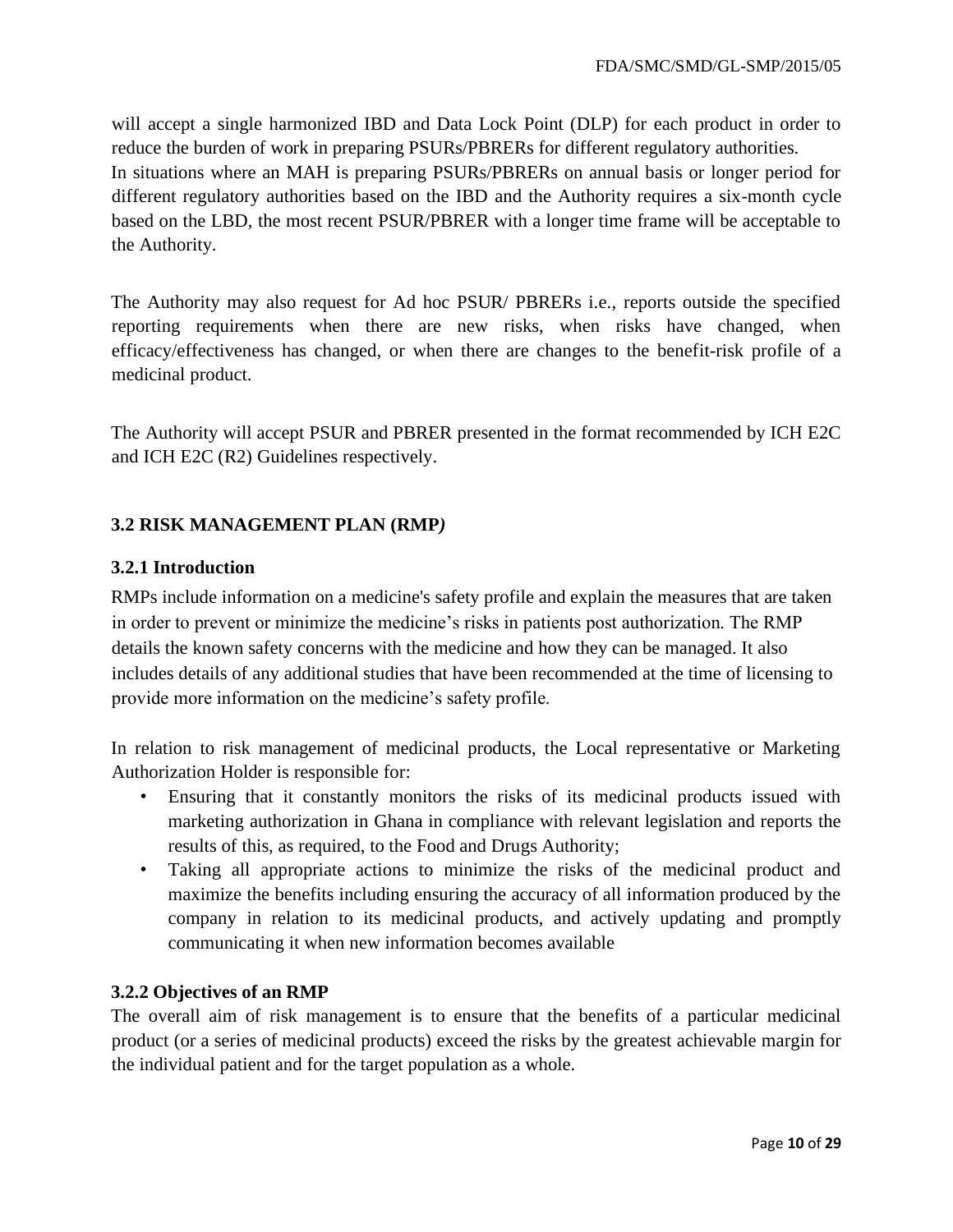As per the requirement of the guidelines for Safety Monitoring of Medicines in Ghana, the RMP must contain the following elements which:

- identify or characterize the safety profile of the medicinal product(s) concerned;
- indicate how to characterize further the safety profile of the medicinal product(s) concerned;
- document measures to prevent or minimize the risks associated with the medicinal product including an assessment of the effectiveness of those interventions;
- document post-authorization obligations that have been imposed as a condition of the marketing authorization.
- describe what is known and not known about the safety profile of the concerned medicinal product(s);
- indicate the level of certainty that efficacy shown in clinical trial populations will be seen when the medicine is used in the wider target populations seen in everyday medical practice and document the need for studies on efficacy in the post-authorization phase (also known as effectiveness studies);
- include a description of how the effectiveness of risk minimization measures will be assessed.

#### <span id="page-10-0"></span>**3.2.3 When a Risk Management Plan (RMP) should be submitted**

RMP or an update, as applicable, may need to be submitted at any time during a product's lifecycle when requested by the Authority or for products considered as New Chemical Entity, the RMP should be submitted as part of an application for marketing authorization.

A Risk Management Plan should be submitted:

4.3.1 with an application for:

- any product containing a New Chemical Entity
- a similar biological medicinal product
- a generic medicinal product where the reference product has a risk management plan and a safety concern requiring additional risk minimization activities has been identified with the reference medicinal product
- 4.3.2 with an application for pediatric use marketing authorization
- 4.3.3 with an application involving a significant change in marketing approval (for example: new dosage form, new route of administration, new manufacturing process of a biotechnologically-derived product, significant change in indication, including a new pediatric indication) unless it has been agreed with the FDA that submission of RMP is not required
- 4.3.4 with an application for generic product where the reference product has RMP and a safety concern requiring additional risk minimization activities has been identified with the reference medicinal product.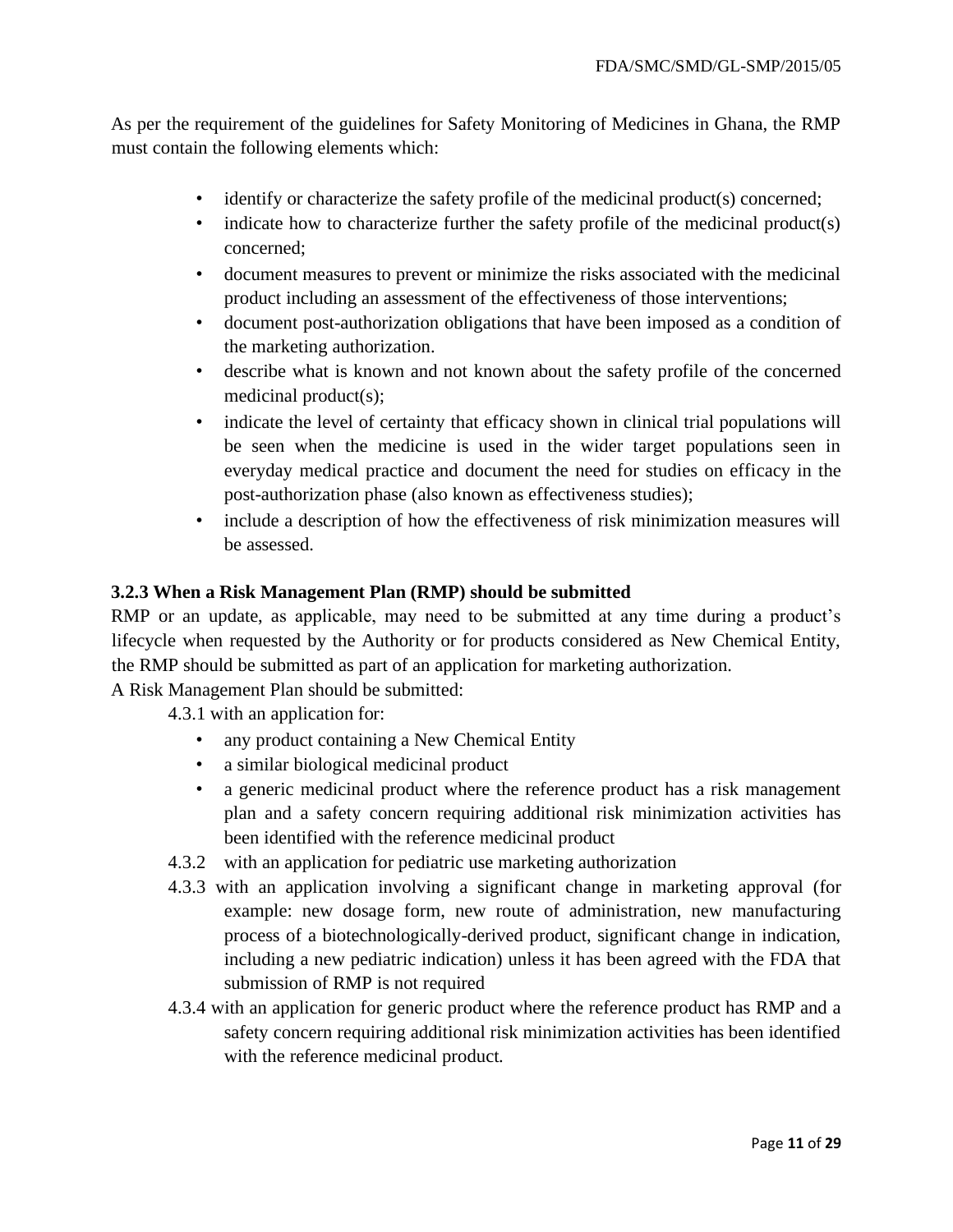- 4.3.5 with an application for new fixed dose combination applications irrespective of how long any of the ingredient(s) in the combination has been used as single agent.
- 4.3.6 generic medicinal products where the changes compared with the reference medicinal product suggest different risks
- 4.3.7 on the request of the FDA (both pre-and post-authorization)
- 4.3.8 on the initiative of Marketing Authorization Holder when they identify a safety concern with a medicinal product at any stage of its life cycle.

#### <span id="page-11-0"></span>**3.2.4 Structure of the RMP**

The RMP consists of seven parts as listed below; certain parts specifically the Safety specification are subdivided into modules so the content can be tailored to the specifics of the medicinal product and modules added/removed or re-used in other documents (e.g. PSURs). RMP part II modules generally follow the section titles in the Safety Specification of ICH-E2E, whilst RMP part III follows the Pharmacovigilance Plan.

| Part I   | $: Product(s)$ overview |                                                                            |
|----------|-------------------------|----------------------------------------------------------------------------|
| Part II  | : Safety specification  |                                                                            |
|          | Module SI               | : Epidemiology of the indication(s) and target population(s)               |
|          | Module SII              | : Non-clinical part of the safety specification                            |
|          |                         | Module SIII : Clinical trial exposure                                      |
|          | Module SIV              | : Populations not studied in clinical trials                               |
|          | Module SV               | : Post-authorization experience                                            |
|          | Module SVI              | : Additional requirements for safety specification not discussed in        |
|          |                         | ICH-E2E (e.g. off-label use, misuse and abuse, transmission of             |
|          |                         | infectious disease, medication error)                                      |
|          |                         | Module SVII : Identified and potential risks                               |
|          |                         | Module SVIII : Summary of the safety concerns                              |
| Part III |                         | : Pharmacovigilance plan                                                   |
| Part IV  |                         | : Plans for post-authorization efficacy studies                            |
| Part V   |                         | : Risk minimization measures (including evaluation of the effectiveness of |
|          |                         | risk minimization measures)                                                |
| Part VI  |                         | : Summary of the risk management plan                                      |
| Part VII | : Annexes               |                                                                            |

For detailed description of each part of the RMP and the format acceptable to the Authority, the Local representative or the Marketing Authorization Holder is directed to read GVP Module V – Risk management systems.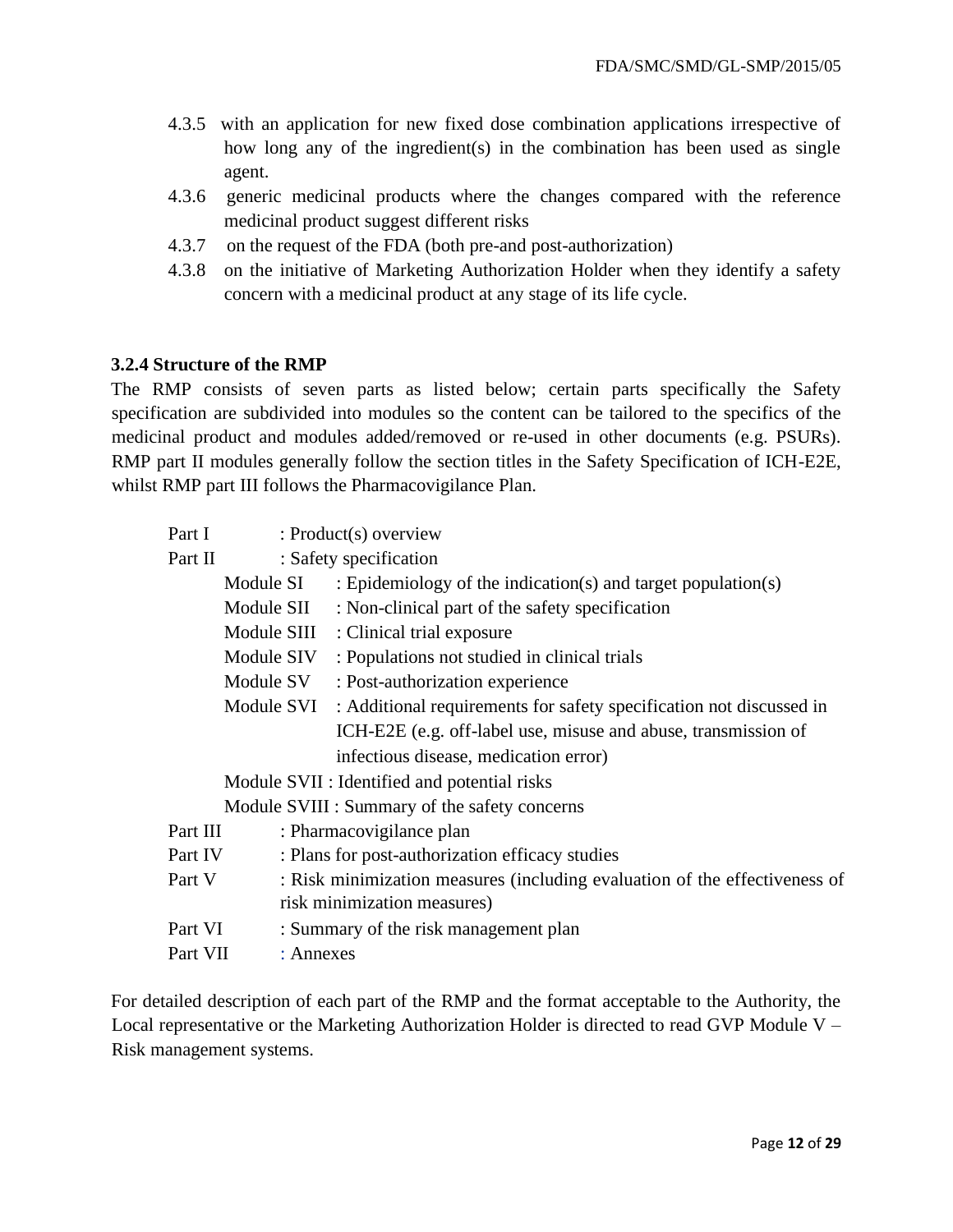If the RMP is submitted as part of the marketing authorization application, cross references to other parts of the dossier should be avoided since it is intended that the RMP should be a largely stand-alone document.

#### <span id="page-12-0"></span>**3.2.5 Ghana Specific Annex to the EU-RMP**

The Authority recommends that where an existing global or EU-RMP is submitted, Ghana Specific Annex is included to the EU-RMP. Ghana Specific Annex is needed whenever there are differences between the Ghanaian implementation of the RMP compared to what is proposed in the EU-RMP or the global RMP.

The Ghana Specific Annex should identify any differences between the EU-RMP and the local implementation of risk management activities, for example: any differences between the risk minimization activities undertaken as reflected in the content of the EU Summary of Product Characteristics (SmPC) and the proposed Ghanaian Product Information (PI), and the reasons for the difference. This will allow the Authority to assess the appropriateness of the proposed RMP in the Ghanaian environment.

## <span id="page-12-1"></span>**3.2.6 Purpose of the Ghana Specific Annex**

The Ghana Specific Annex should provide Ghana specific information that is important in assessing the 'risk' in Ghana (and therefore appropriateness of proposed plans/activities), the relevance of pharmacovigilance and risk management activities in Ghana, and identify and explain the reasons for any differences with activities planned in the EU.

## <span id="page-12-2"></span>**3.2.7 Content of Ghana Specific Annex**

This should include:

- 4.6.2.1 Differences in indications between the European Union (EU) and Ghana if applicable.
- 4.6.2.2 Ghana specific epidemiological information on the population to be treated if available (information relating to the size of the target population or any specifics that is needed assess the safety of the use of the product in the Ghanaian population).
- 4.6.2.3 Ghana information if available, on potential for medication errors or other risks.
- 4.6.2.4 Applicability of EU activities to the Ghanaian environment if no specific Ghanaian data will be collected.

#### <span id="page-12-3"></span>**3.2.8 Format of Ghana Specific Annex**

A recommended format for the Ghana Specific Annex is as below.

*3.2.8.1 Introduction* - Purpose of Ghana Specific Annex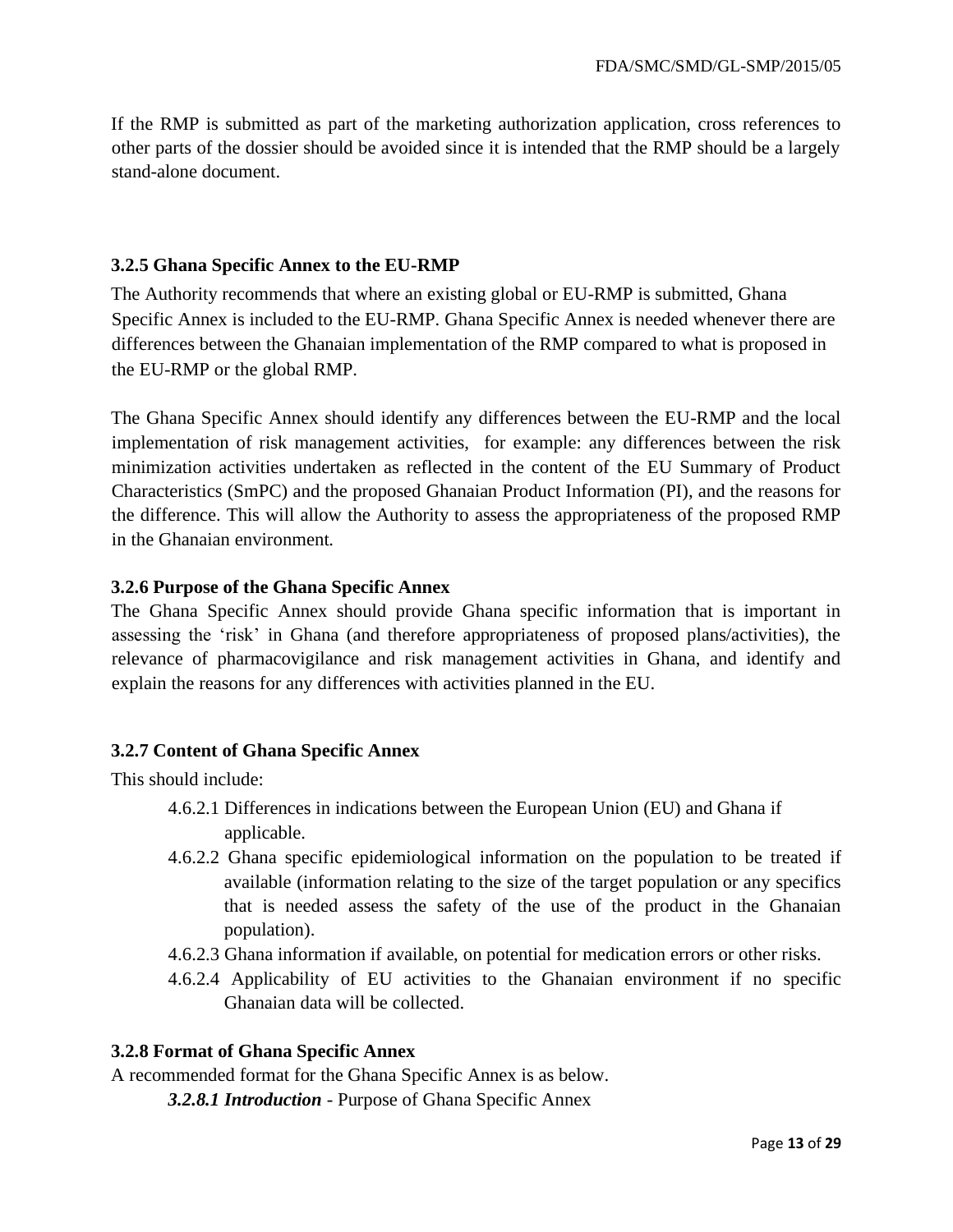*3.2.8.2 Pharmacovigilance practice* - Routine pharmacovigilance systems in Ghana and Studies referenced in the RMP

Describe involvement of Ghana and applicability of global studies to the Ghanaian environment, or—if not applicable or relevant to the Ghanaian environment—include a justification.

*3.2.8.3 Risk minimization plan* - Address how risk minimization activities will be implemented and evaluated in Ghana. If surveys or studies are referenced in the Ghana Specific Annex, copies of outlines and protocols should be provided.

Provide a justification if activities in the EU are not to be implemented in Ghana. Indicate how and when evaluation of risk minimization activities, including educational activities, will be undertaken. Marketing Authorization Holders are responsible for showing that the measures they are using to mitigate risk are working and, if not, what actions they will take to ensure effectiveness.

*3.2.8.4 Contact person for RMP***-**This is be the person the MAH considers responsible for the implementation of the RMP activities in Ghana, and will usually be the Qualified Person for Pharmacovigilance.

All RMPs submitted shall be accompanied by a declaration signed by the QPPV (Refer Appendix II). The declaration should indicate that the QPPV has read the RMP and will ensure implementation of all activities outlines in the RMP.

The FDA shall publish RMP education materials on the FDA's website to provide guidance to healthcare professionals and patients on measures to prevent or minimise risks associated with medicinal products.

## <span id="page-13-1"></span><span id="page-13-0"></span>**3.3 POST-AUTHORISATION SAFETY STUDY (PASS***)*  **3.3.1 Introduction**

PASS is initiated, managed or financed by the Local Representative or the Marketing Authorisation Holder (MAH) as well as those conducted by a third party on behalf of the Local Representative or the Marketing Authorisation Holder, conducted upon request by the Food and Drugs Authority. This guidance should be used for all PASS studies.

## <span id="page-13-2"></span>**3.3.2 Objectives of PASS**

PASS is conducted with the following objectives;

1. Quantify potential or identified risks, e.g. to characterize the incidence rate, estimate the rate ratio or rate difference in comparison to a non-exposed population or a population exposed to another drug or class of drugs, and investigate risk factors and effect modifiers;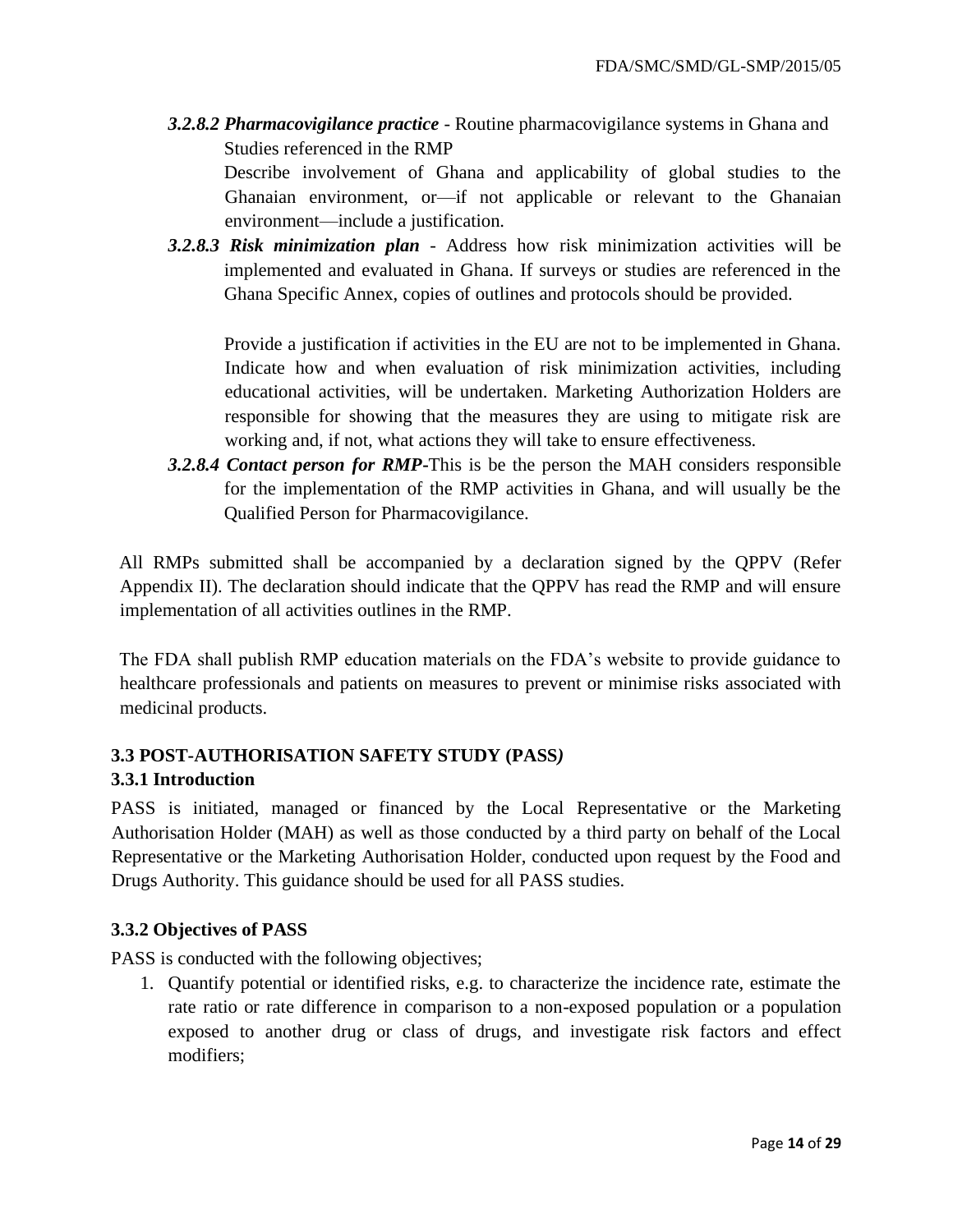- 2. Evaluate risks of a medicinal product used in patient populations for which safety information is limited or missing (e.g. special populations - pregnant women, specific age groups, patients with renal or hepatic impairment);
- 3. Assess patterns of drug utilization that add knowledge on the safety of the medicinal product (e.g. indication, dosage, co-medication, medication errors);
- 4. Measure the effectiveness of a risk minimization activity
- 5. evaluate the risks of a medicinal product after long-term use
- 6. Provide evidence about the absence of risks

This guidance applies to studies that involve primary collection of safety data directly from patients and health care professionals and those that make secondary use of data previously collected from patients and health care professionals for another purpose.

#### <span id="page-14-0"></span>**3.3.3 When a PASS may be conducted**

PASS may be requested by the Authority and conducted by Local Representatives or MAHs under the following conditions:

- 1. As a condition to the granting of the marketing authorization, or after the granting of a marketing authorization if there are concerns about the risks of the authorized medicinal product.
- 2. As part of a marketing authorization granted under exceptional circumstances.
- 3. Required in the risk management plan to investigate a safety concern or evaluate the effectiveness of risk minimization activities.
- 4. PASS conducted voluntarily by the MAH.

The study protocol for Post Authorization Studies should be approved by the Ethics Committees and the Authority.

#### <span id="page-14-1"></span>**3.3.4 Study population**

The study should be conducted in a Ghanaian population resident in Ghana or in a study population to be determined in consultation with the Authority.

#### <span id="page-14-2"></span>**3.3.5 Study Design**

The study design will be submitted in the protocol for the PASS study and pharmacoepidemiological study designs may be adopted depending on the objectives of such studies.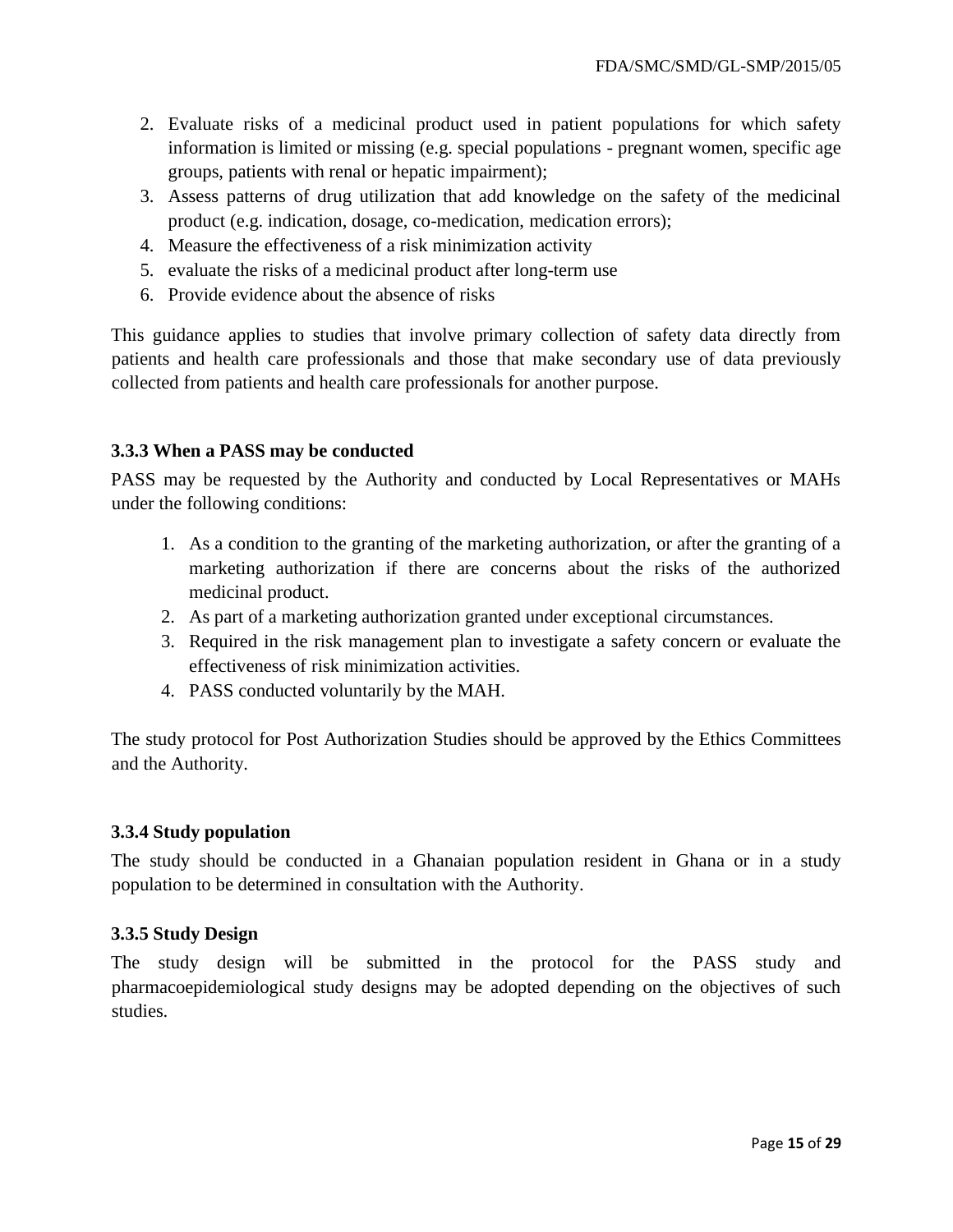#### <span id="page-15-0"></span>**3.3.6 Roles and Responsibilities**

#### **3.3.6.1 Local Representative or Marketing Authorization Holder (MAH)**

- The Local Representative or MAH shall bear sole responsibility for all regulatory and technical aspects of the PASS.
- The Local Representative or MAH shall develop the study protocol following the prescribed format by the Authority.
- The Local Representative or MAH shall ensure that the PASS study does not commence before the protocol for the study is approved by the Authority.
- All protocol amendments during the study shall be submitted to the Authority for approval before such amendments are carried out, however, where such amendments are needed to protect the safety of patients, this may be carried out and the Authority informed immediately by phone call, followed by a written report within 48 hours.
- The Local Representative or MAH shall submit quarterly study progress reports to the Authority specifying the status of the study and information on participants including but not limited to the date enrolment began, number enrolled, number withdrawn from the study and reasons for withdrawal and expected date of completion of the study. The MAH shall submit a final study report to the Authority not later than **90 days** after completion of the study.

#### **3.3.6.2 The Authority**

- The Authority shall have regulatory oversight of all PASS.
- The Authority shall issue not later than **90 days** of submission of the protocol, decision letter to the Local Representative or MAH. This may be an approval, conditional approval, deferral or rejection.

#### <span id="page-15-1"></span>**3.3.7 Study Protocol**

All PASS must be conducted in accordance to approved protocol; the protocol shall have the following sections:

**3.3.7.1 Title**: informative title including a commonly used term indicating the study design and the medicinal product, substance or drug class concerned, and a sub-title with a version identifier and the date of the last version.

**3.3.7.2 Marketing authorisation holder**: name and address of the marketing authorisation holder.

**3.3.7.3 Responsible parties**: names, titles, qualifications, addresses, and affiliations of all main responsible parties, including the main author(s) of the protocol, the principal investigator, a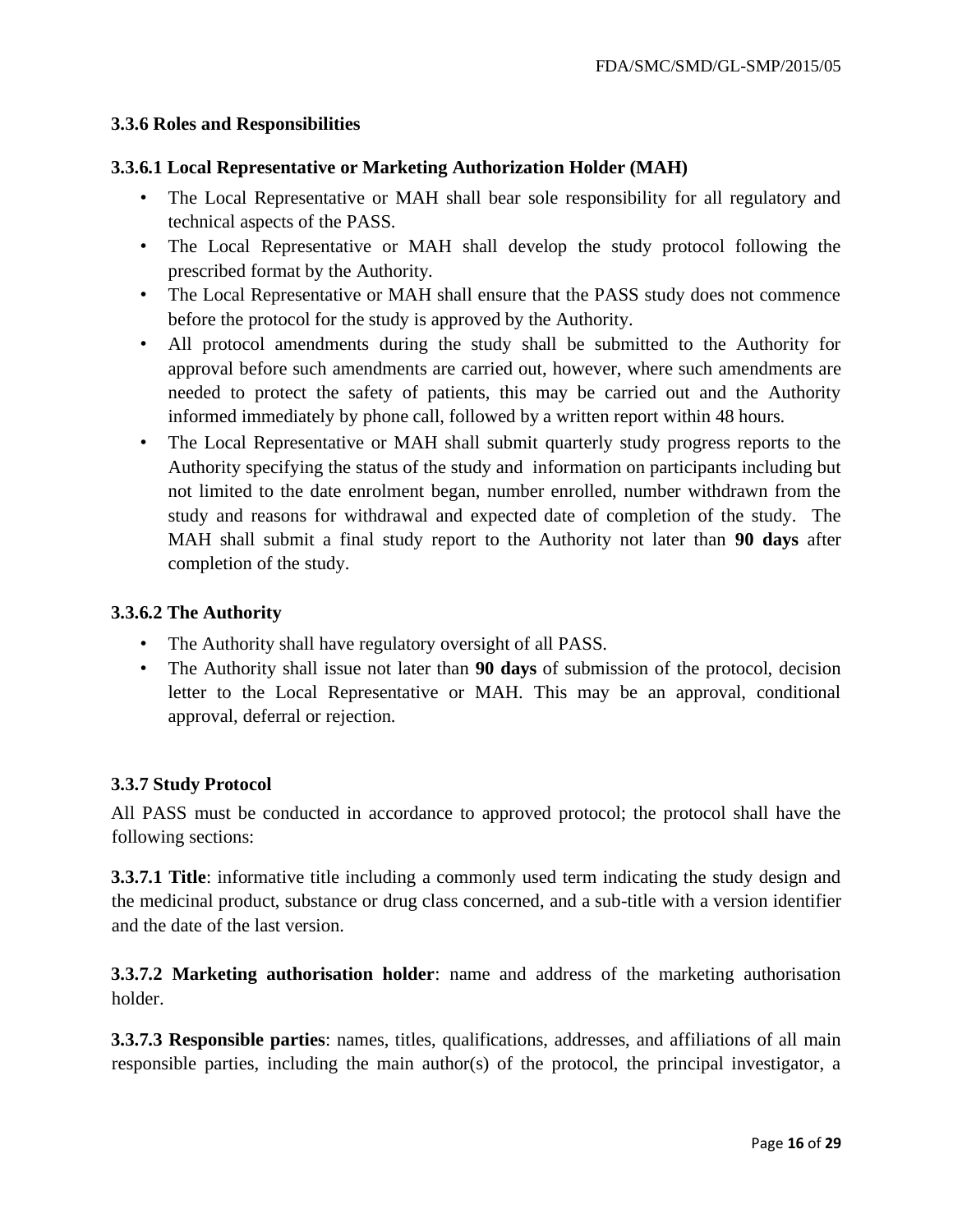coordinating investigator. A list of all collaborating institutions and investigators should be made available to the Authority.

**3.3.7.4 Abstract**: stand-alone summary of the study protocol including the following subsections: Title with subtitles including version and date of the protocol and name and affiliation of main author, Rationale and background, Research question and objectives, Study design, Population, Variables, Data sources, Sample size, Data analysis, Milestones

**3.3.7.5 Amendments and updates**: any substantial amendment and update to the study protocol after the start of data collection, including a justification for each amendment or update, dates of each change and a reference to the section of the protocol where the change has been made.

**3.3.7.6 Milestones**: Table with planned dates for the following milestones: Start of data collection, End of data collection, Study progress report(s), Interim report(s) of study results, where applicable, in line with phases of data analyses, Final report of study results and any other important timelines in the conduct of the study should be presented.

**3.3.7.8 Rationale and background:** short description of the safety hazard(s), the safety profile or the risk management measures that led to the initiation or imposition of the study, and short critical review of available published and unpublished data to explain gaps in knowledge that the study is intended to fill. The review may encompass relevant animal and human experiments, clinical studies, vital statistics and previous epidemiologic studies. The review should cite the findings of similar studies, and the expected contribution of the current study.

**3.3.7.9 Research question and objectives**: research question that explains how the study will address the issue which led to the study being initiated or imposed, and research objectives, including any pre-specified hypotheses and main summary measures.

**3.3.7.10 Research methods**: description of the research methods, including:

**3.3.7.11 Study design**: overall research design and rationale for this choice.

**3.3.7.12 Setting**: study population defined in terms of persons, place, time period, and selection criteria, including the rationale for any inclusion and exclusion criteria and their impact on the number of subjects available for analysis. Where any sampling from a source population is undertaken, description of the source population and details of sampling methods should be provided. Where the study design is a systematic review or a meta-analysis, the criteria for the selection and eligibility of studies should be explained.

**3.3.7.13 Variables**: outcomes, exposures and other variables including measured risk factors should be addressed separately, including operational definitions; potential confounding variables and effect modifiers should be specified. **Data sources**: strategies and data sources for determining exposures, outcomes and all other variables relevant to the study objectives, such as potential confounding variables and effect modifiers. Where the study will use an existing data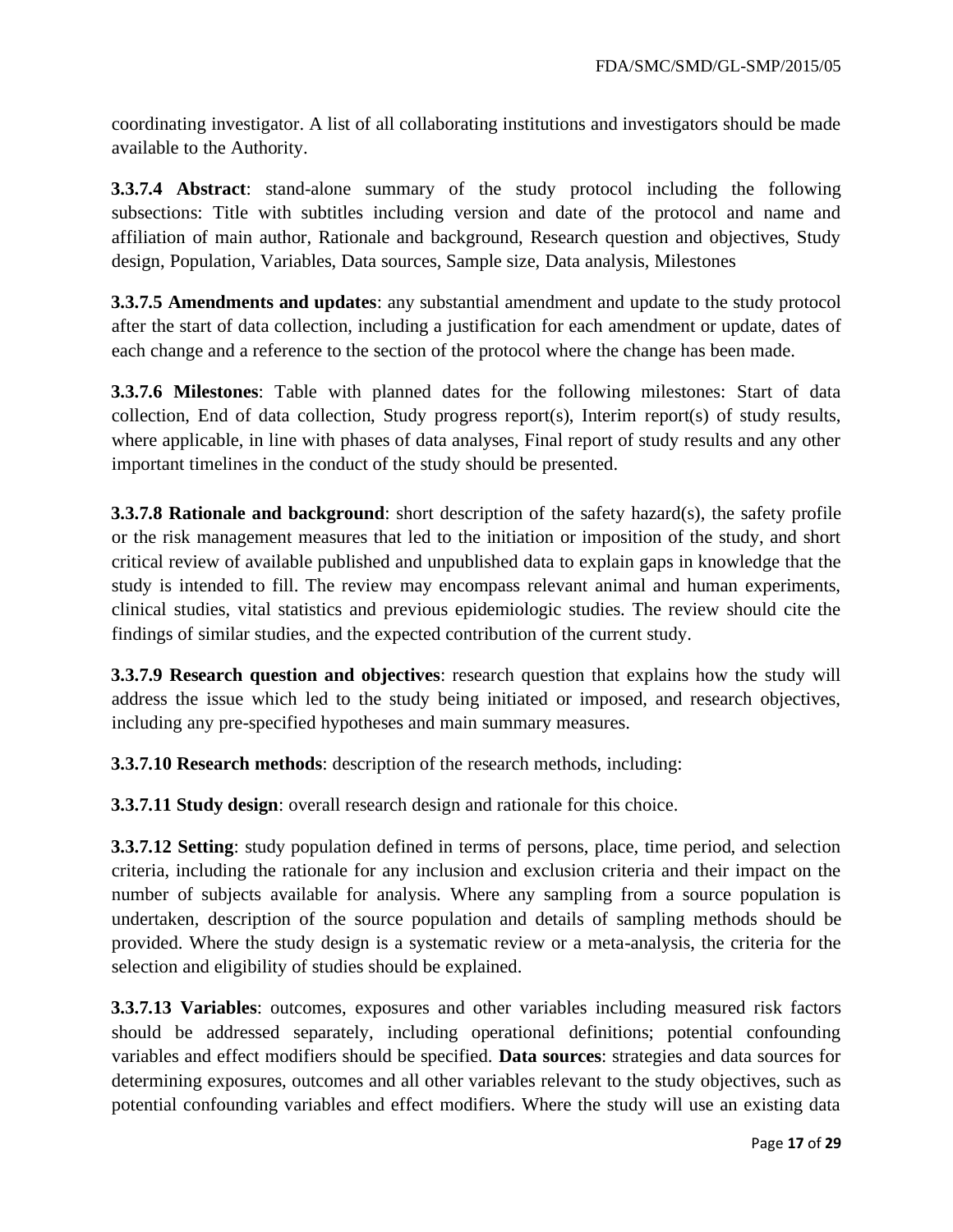source, such as electronic health records, any information on the validity of the recording and coding of the data should be reported. If data collection methods or instruments are tested in a pilot study, plans for the pilot study should be presented. If a pilot study has already been performed, a summary of the results should be reported. Involvement of any expert committees to validate diagnoses should be stated. In case of a systematic review or meta-analysis, the search strategy and processes and any methods for confirming data from investigators should be described.

**3.3.7.14 Study size**: any projected study size, precision sought for study estimates and any calculation of the sample size that can minimally detect a pre-specified risk with a pre-specified statistical precision.

**3.3.7.15 Data management**: data management and statistical programmes to be used in the study, including procedures for data collection, retrieval and preparation.

**3.3.7.16 Data analysis**: the major steps that lead from raw data to a final result, including methods used to correct inconsistencies or errors, impute values, modify raw data, categorise, analyse and present results, and procedures to control sources of bias and their influence on results; statistical procedures to be applied to the data to obtain point estimates and confidence intervals of measures of occurrence or association, and sensitivity analyses.

**3.3.7.17 Quality control**: description of any mechanisms and procedures to ensure data quality and integrity, including accuracy and legibility of collected data and original documents, extent of source data verification and validation of endpoints, storage of records and archiving of statistical programmes. As appropriate, certification and/or qualifications of any supporting laboratory or research groups should be included.

**3.3.7.18 Limitations of the research methods**: any potential limitations of the study design, data sources, and analytic methods, including issues relating to confounding, bias, generalizability, and random error. The likely success of efforts taken to reduce errors should be discussed.

**3.3.7.19 Protection of human subjects**: safeguards in order to comply with national requirements for ensuring the well-being and rights of participants in PASS.

**3.3.7.20 Management and reporting of adverse events/adverse reactions**: procedures for the collection, management and reporting of individual cases of adverse reactions and of any new information that might influence the evaluation of the benefit-risk balance of the product while the study is being conducted.

**3.3.7.21 Plans for disseminating and communicating study results,** including any plans for submission of progress reports and final reports.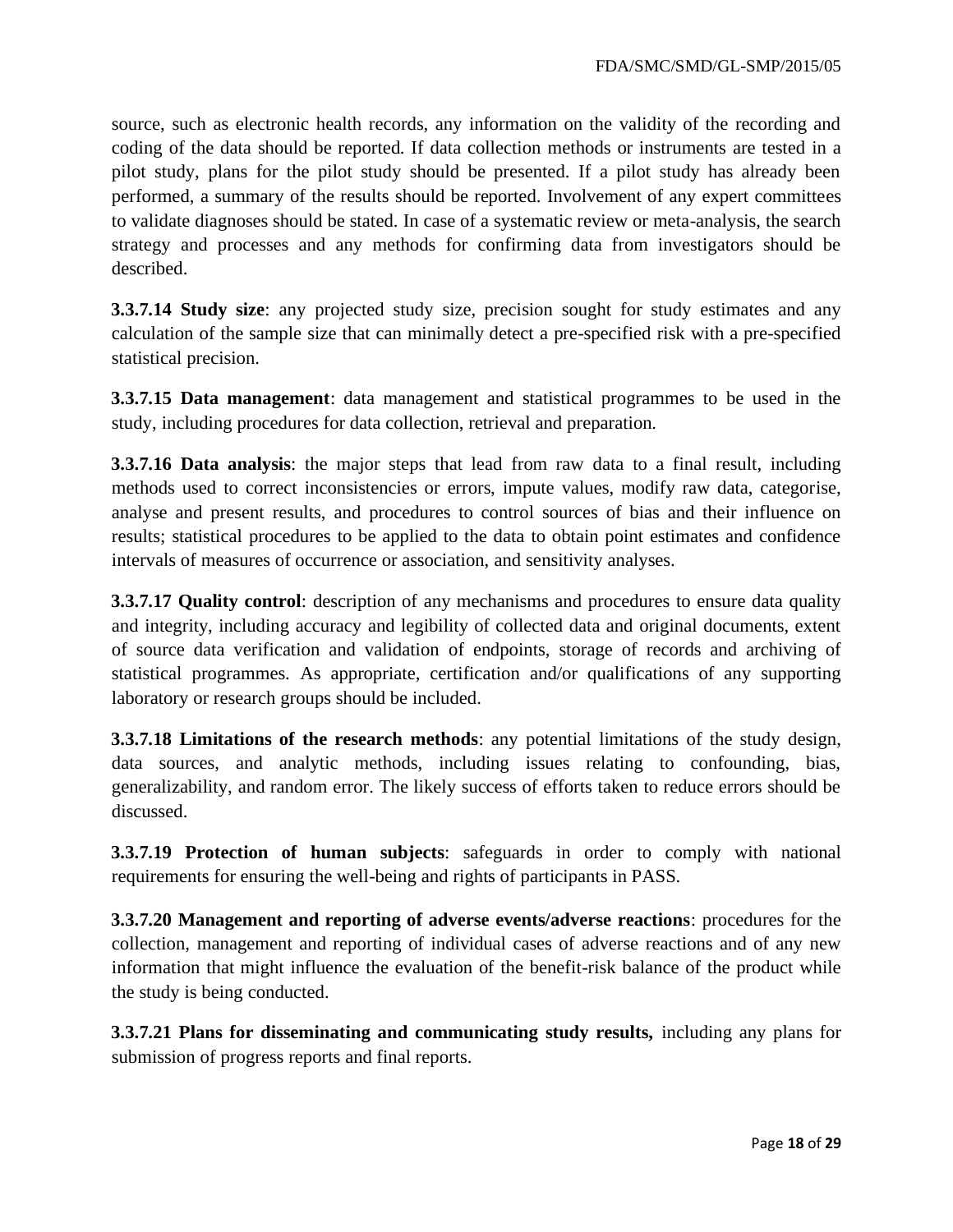#### **3.3.7.22 References**

An annex should list all separate documents and list or include any additional or complementary information on specific aspects not previously addressed (e.g. questionnaires, case report forms), with clear document references.

#### <span id="page-18-0"></span>**3.3.8 Amendments**

Any amendment to the PASS protocol and study arrangements shall be submitted to the Ethics Committee(s) that originally approved the protocol and the Authority for approval before such amendments are carried out.

- If such amendments are necessary to protect the life of subjects, an urgent amendment may be carried out but the investigator shall inform the Ethics Committee(s) and the Authority of such amendments with an immediate phone call, followed by a written report within forty-eight (48) hours.
- Reports of all amendments shall include but not be limited to the following:
	- o Reasons for the amendments.
	- o Possible consequences for subjects already included in the

PASS.

- o Possible consequences for the evaluation of the report.
- All amendment shall attract a fee which shall be determined as per Food and Drugs Authority Fee Schedule

#### <span id="page-18-1"></span>**3.3.9 Reporting Pharmacovigilance Data to the Authority**

#### **3.3.9.1 Data relevant to the risk-benefit balance of the product**

The Local Representative or MAH shall monitor the data generated while the study is being conducted and consider their implications for the benefit-risk balance of the medicinal product concerned. Any new information that may affect the benefit-risk balance of the medicinal product should be communicated immediately by email to the Authority and followed up by an official letter within 7days to the Chief Executive Officer of the Authority. Information affecting the risk-benefit balance of the medicinal product may include that arising from an analysis of adverse reactions and aggregated data. This communication should not affect information on the results of studies which should be provided by means of periodic safety update reports (PSURs) or periodic benefit risk evaluation report (PBRER) and in risk management plan (RMP) updates, where applicable.

#### <span id="page-18-2"></span>**3.3.10 Reporting of adverse reactions/adverse events**

Adverse reactions/adverse events should be reported to Authority. Procedures for the collection, management (including a review by Local Representative or the MAH if appropriate) and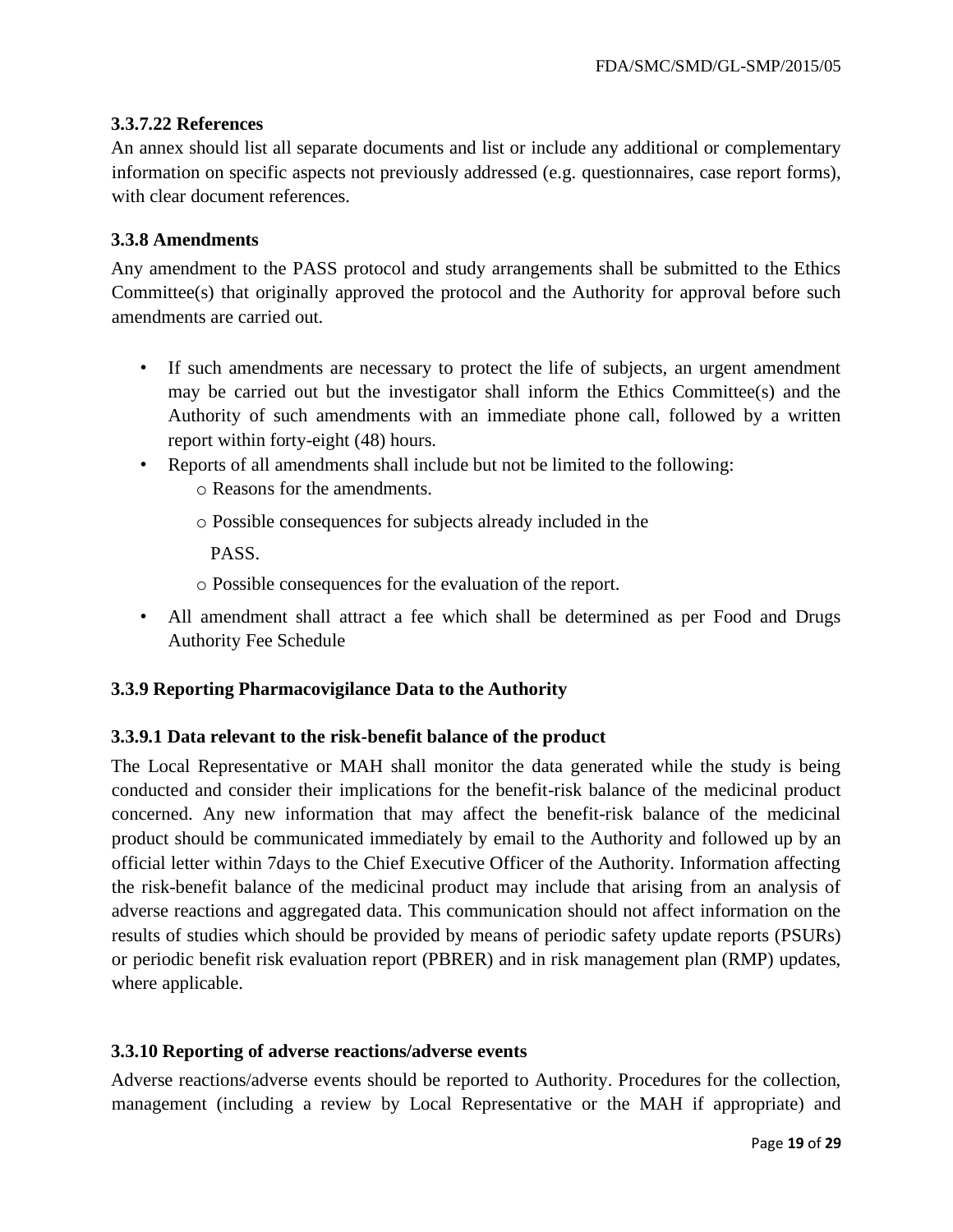reporting of suspected adverse reactions/adverse events should be put in place and summarized in the study protocol.

Reporting can be done using the adverse reaction reporting form which can be obtained from the Food and Drugs Authority's office or applicants may use their in-house reporting forms, provided all the necessary data elements are included on the forms in a readable format and the form also complies with the CIOMS 1 format (Refer to FDA Guidelines for reporting adverse reactions).

## <span id="page-19-0"></span>**3.3.11 Study reports**

## **3.3.11.1 Progress Report**

The progress report should be submitted in the Format approved by the Authority (please refer to appendix I).

Progress report should be submitted within 21 days after the end of the preceding quarter. The quarter starts from the study start date**.** 

## **3.3.11.2 Final Report**

- The final study report should be submitted to the Authority no later than 9 months after the end of data collection.
- If a study is discontinued, the MAH should inform the Authority with reasons for the termination within 10 days and a final report should be submitted no later than 90 days.

The final study report should contain information in the format prescribed in the

Guideline on Good Vigilance Practices (GVP), Module VIII – Post-Authorization Safety Studies (Rev 1).

Where the result of the PASS affects the risk management system or the marketing authorization status of the medicinal product, this shall be communicated to the Authority and steps to incorporate these changes in the RMP and variation to the marketing authorization described.

The Authority may also request variation to the risk management system or the marketing authorization after review of the PASS study report.

## <span id="page-19-1"></span>**3.4 POST-AUTHORIZATION EFFICACY STUDY (PAES)**

#### <span id="page-19-2"></span>**3.4.1 Introduction**

Post-authorization efficacy studies take place after marketing authorization is granted and the medicine is in general use. They are Phase IV studies, intended to complement efficacy data that are available at the time of the initial authorization, and gather long-term data about how well the medicine works when used widely.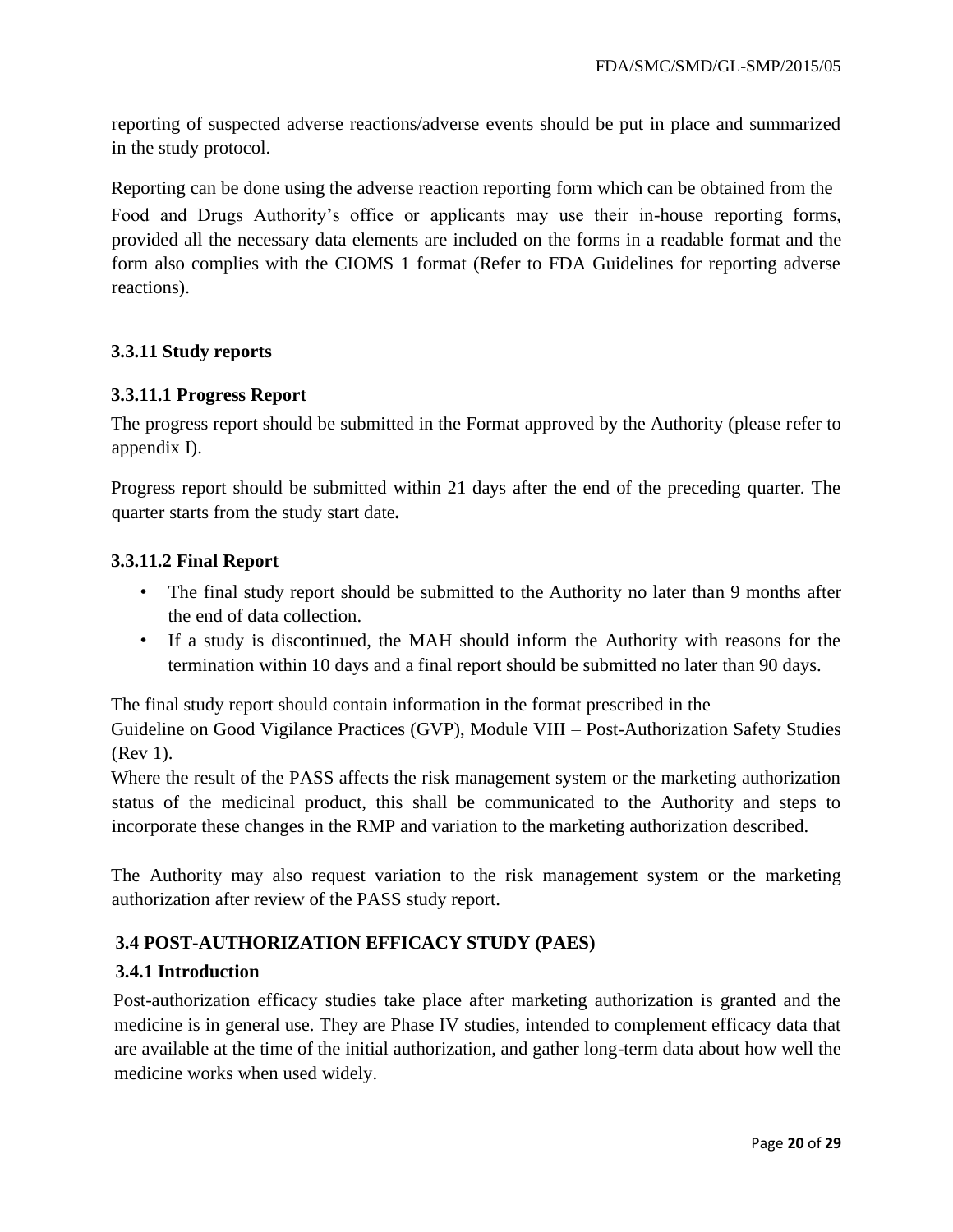The FDA requests such studies when there are important questions about the efficacy of the medicine that can only be answered once the product is in general use, or when questions arise in the post-authorisation period.

## <span id="page-20-0"></span>*3.4.1.1 When a PAES may be conducted*

PAES may be initiated by the MAH or requested by the Authority. Conditions under which PAES are conducted by Local Representatives or MAHs under the conditions listed below:

- 1. An initial efficacy assessment based on surrogate endpoints requires verification.
- 2. In the case of medicinal products used in combination with other medicinal products, there may be a need for further efficacy data to clarify uncertainties.
- 3. Uncertainties with respect to the efficacy of a medicinal product in certain subpopulations that could not be resolved prior to marketing authorisation.
- 4. A change in the understanding of the standard of care for a disease or the pharmacology of a medicinal product.
- 5. The potential lack of efficacy in the long term that raises concerns with respect to the maintenance of a positive benefit-risk balance of the medicinal product.
- 6. New concrete and objective scientific factors that may constitute a basis for finding that previous efficacy evaluations may need to be significantly revised.

All Post Authorization Studies should be approved by the Ethics Committees and the Authority.

#### <span id="page-20-1"></span>**3.4.2 Study population**

The PAES should be conducted in a Ghanaian population resident in Ghana or in a study population to be determined in consultation with the Authority.

#### <span id="page-20-2"></span>**3.4.3 Study Design**

The PAES design should be clearly defined in the study protocol. The choice of the study design will be based on the particular medicinal product and the scientific uncertainty to be addressed. The PAES should be feasible, ethically acceptable and of a design that can produce reliable and interpretable results in relation to the primary objectives. The design should take particular account of the post-authorization setting and be feasible to complete within the indicated timeframe.

#### <span id="page-20-3"></span>**3.4.4 Roles and Responsibilities**

For roles and responsibilities under PAES, refer to Section 3.3.6.

#### <span id="page-20-4"></span>**3.4.5 Study Protocol**

All PAES must be conducted in accordance to approved protocol and all regulatory and ethical requirements.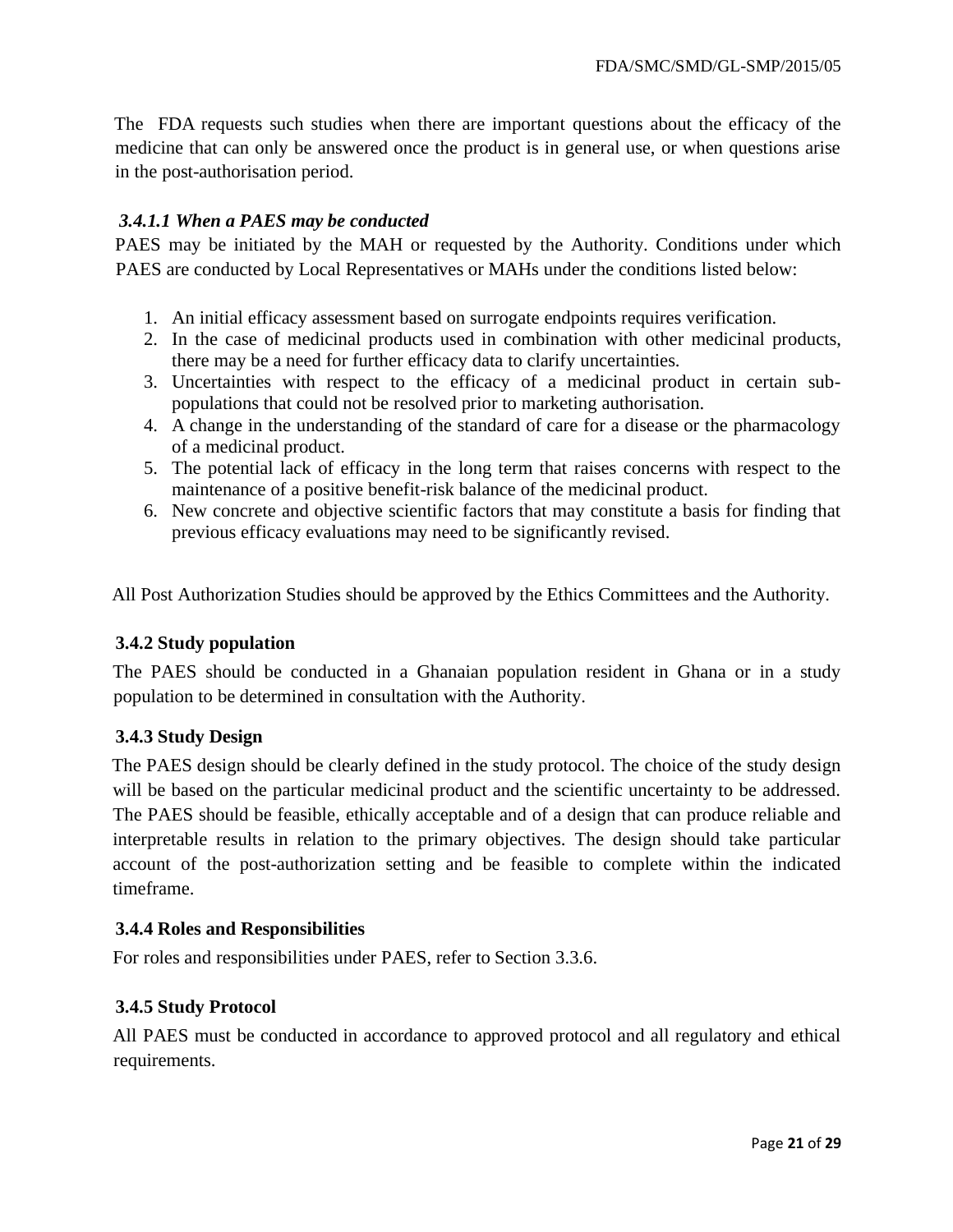Study protocols for PAES should take into account relevant scientific guidance applicable to the issue to be investigated and the study design to be applied. The details of the study population or data source, details of the study design, milestones and all regulatory requirements should be included in the protocol.

Any amendment to the PAES protocol and study arrangements shall be submitted to the Ethics Committee(s) that originally approved the protocol and the Authority for approval before such amendments are carried out. Refer to Section 3.3.8 for all issues relating to protocol Amendments.

#### <span id="page-21-0"></span>**3.4.6 Reporting of adverse reactions/adverse events**

Adverse reactions/adverse events should be reported to Authority. Procedures for the collection, management (including a review by Local Representative or the MAH if appropriate) and reporting of suspected adverse reactions/adverse events should be put in place and summarized in the study protocol.

#### <span id="page-21-1"></span>**3.4.7 Study reports**

#### **Progress Report**

The progress report should be submitted in the Format approved by the Authority (refer to Appendix 1).

Progress report should be submitted within 21 days after the end of the preceding quarter. The quarter starts from the study start date**.**

#### **Final Report**

- The final study report should be submitted to the Authority no later than 9 months after the end of data collection.
- If a study is discontinued, the MAH should inform the Authority with reasons for the termination within 10 days and a final report should be submitted no later than 90 days.

The final study report should be in the format in the approved study protocol.

#### <span id="page-21-2"></span>**3.5 SAFETY VARIATIONS**

#### <span id="page-21-3"></span>**3.5.1 Procedure**

Changes to safety aspects of approved labelling information including Summary of Product Characteristics (SmPC), Patient Information Leaflet (PIL) and Prescribing Information must be notified to the FDA with the sample of the new labelling information for approval before implementation.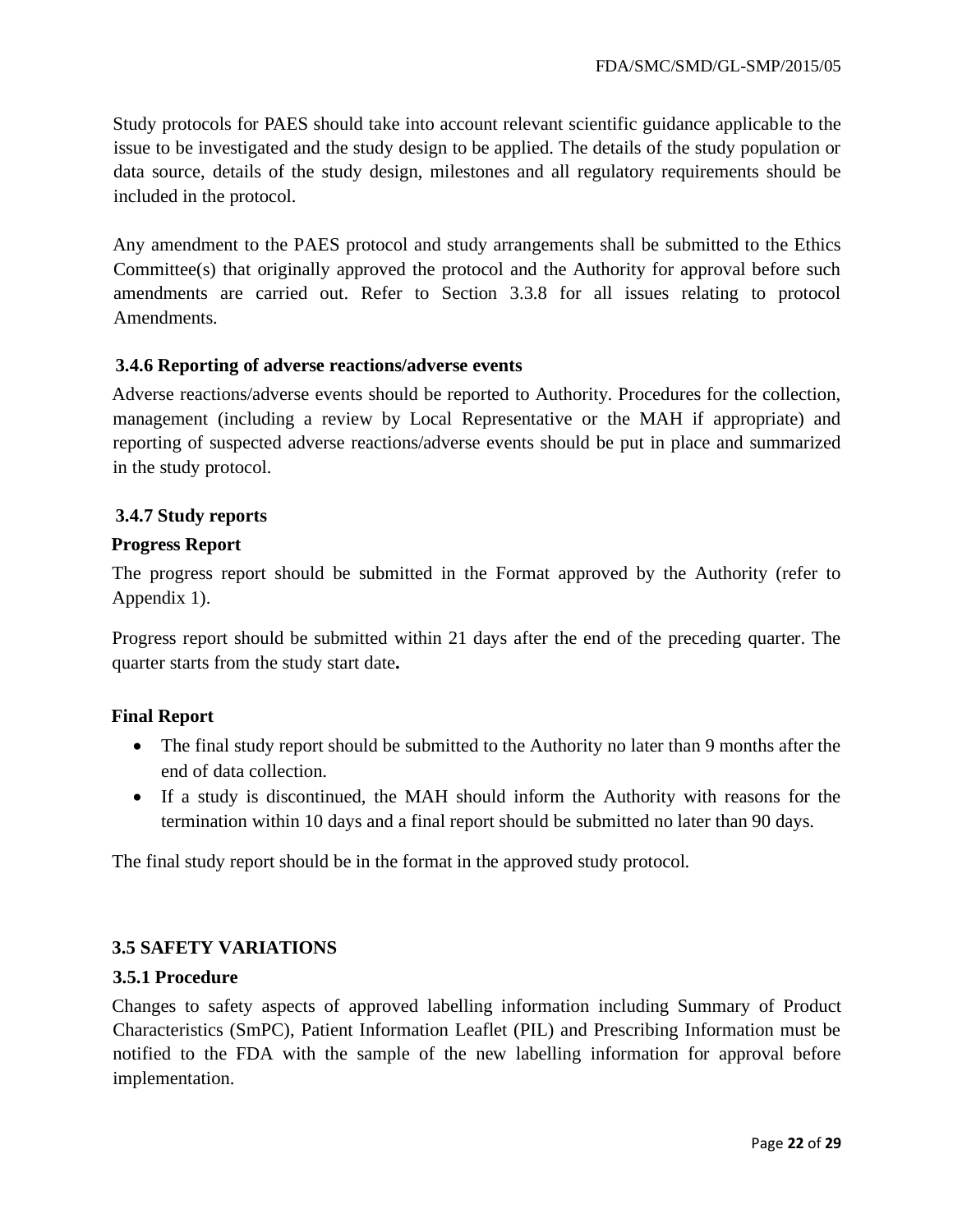The request for the change should be submitted with the underlisted documentation:

- Covering letter addressed to the Chief Executive Officer
- Tracked and clean versions of the document indicating the section where the change(s) have been effected.
- Evidence supporting the need for the change.

#### <span id="page-22-0"></span>**3.5.2 Feedback**

Feedback on review of the safety variation will be communicated to the MAH within 90 working days from date of receipt.

## <span id="page-22-1"></span>**3.6 SAFETY COMMUNICATION**

#### <span id="page-22-2"></span>**3.6.1 Introduction**

Throughout the life cycle of the medicinal product information relating to the benefit-risk profile of the product may need to be communicated to stakeholders including, regulatory authorities and marketing authorization holders, patients and healthcare professionals who use (i.e. prescribe, handle, dispense, administer or take) medicinal products.

#### <span id="page-22-3"></span>**3.6.2 Objectives of Safety Communication**

Safety communication aims at:

- providing timely evidence-based information on the safe and effective use of medicines;
- facilitating changes to healthcare practices (including self-medication practices) where necessary;
- improving attitudes, decisions and behaviour in relation to the use of medicines;
- supporting risk minimization behaviour;
- facilitating informed decisions on the rational use of medicines.
- Further, safety communication should support public confidence in the regulatory system.

#### <span id="page-22-4"></span>**3.6.3 Requirements**

All Safety Communication issued by the Local Representative or the Marketing Authorization Holders, Manufacturers shall receive prior approval from the Authority. Application for approval shall include a copy of the proposed communication, the medium of distribution and the targeted audience(s).

Safety communication should be effective, that is the message must be transmitted, received and understood by the target audience in the way it was intended, and appropriate action is taken by the target audience.

Systems should be put in place to measure the effectiveness of safety communication.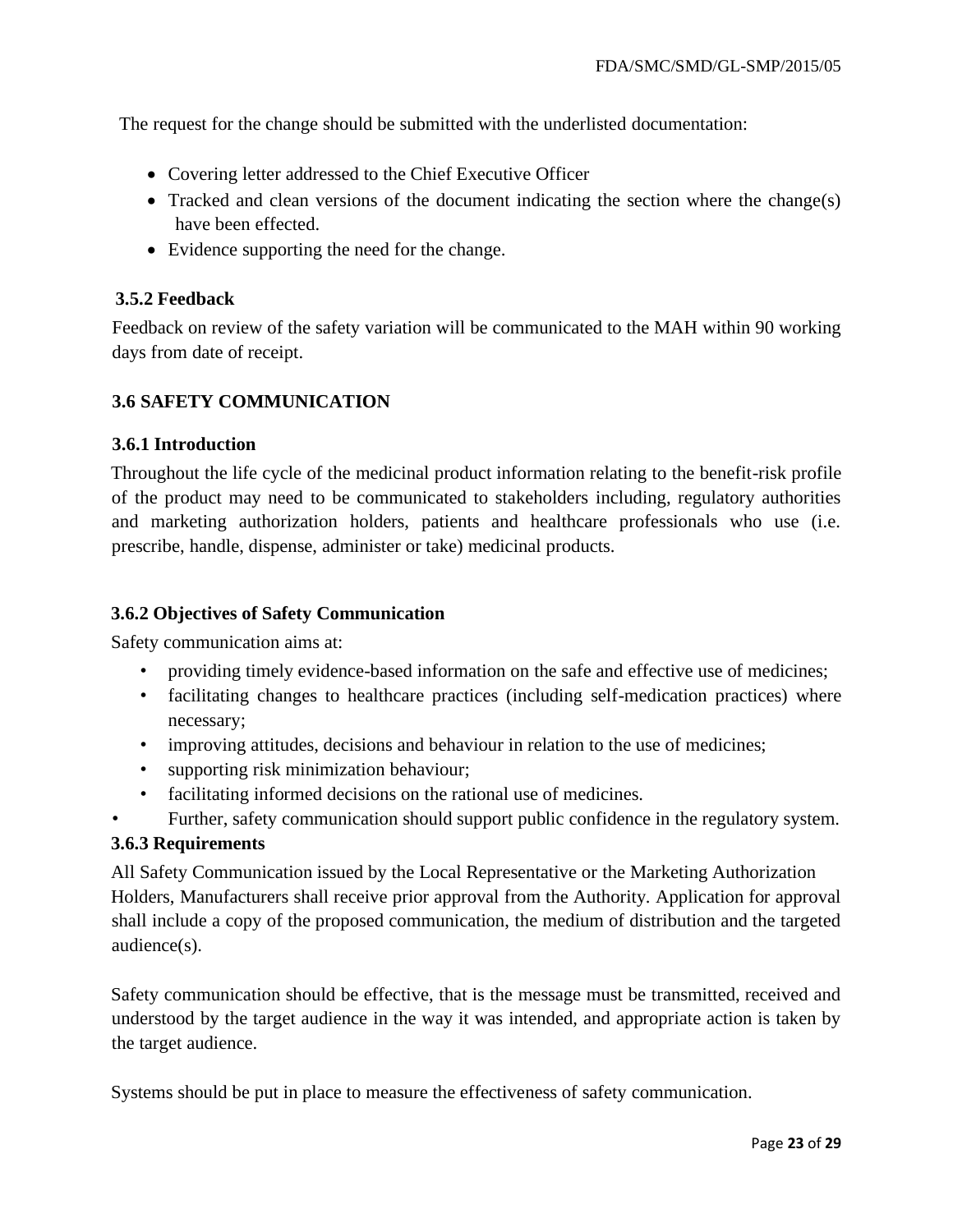## <span id="page-23-0"></span>**3.6.4 Types of Safety Communication**

- Direct healthcare professional communication (DHPC)
- Documents in lay language for patients
- Press communication or press releases
- Website
- Bulletins and newsletters
- Responding to enquiries from the public

#### <span id="page-23-1"></span>**3.6.5 Content of Safety Communication**

Safety communication should contain:

- important emerging information on any authorized medicinal product which has an impact on the medicine's benefit-risk balance under any conditions of use;
- the reason for initiating safety communication clearly explained to the target audience;
- any recommendations to healthcare professionals and patients on how to deal with a safety concern;
- when applicable, a statement on the agreement between the marketing authorization holder and the Authority on the safety information provided;
- information on any proposed change to the product information (e.g. the summary of product characteristics (SmPC) or package leaflet (PL);
- a list of literature references, when relevant or a reference to where more detailed information can be found;
- where relevant, a reminder of the need to report suspected adverse reactions in accordance with national spontaneous reporting system

#### <span id="page-23-2"></span>**4.0 PENALTIES**

Non-adherence to the requirements of these guidelines by Local Representatives Marketing Authorization Holders and Marketing Authorization Holders will result in the Authority imposing penalties as prescribed by the Public Health Act, 2012, Act 851, Section 142 and Section 148.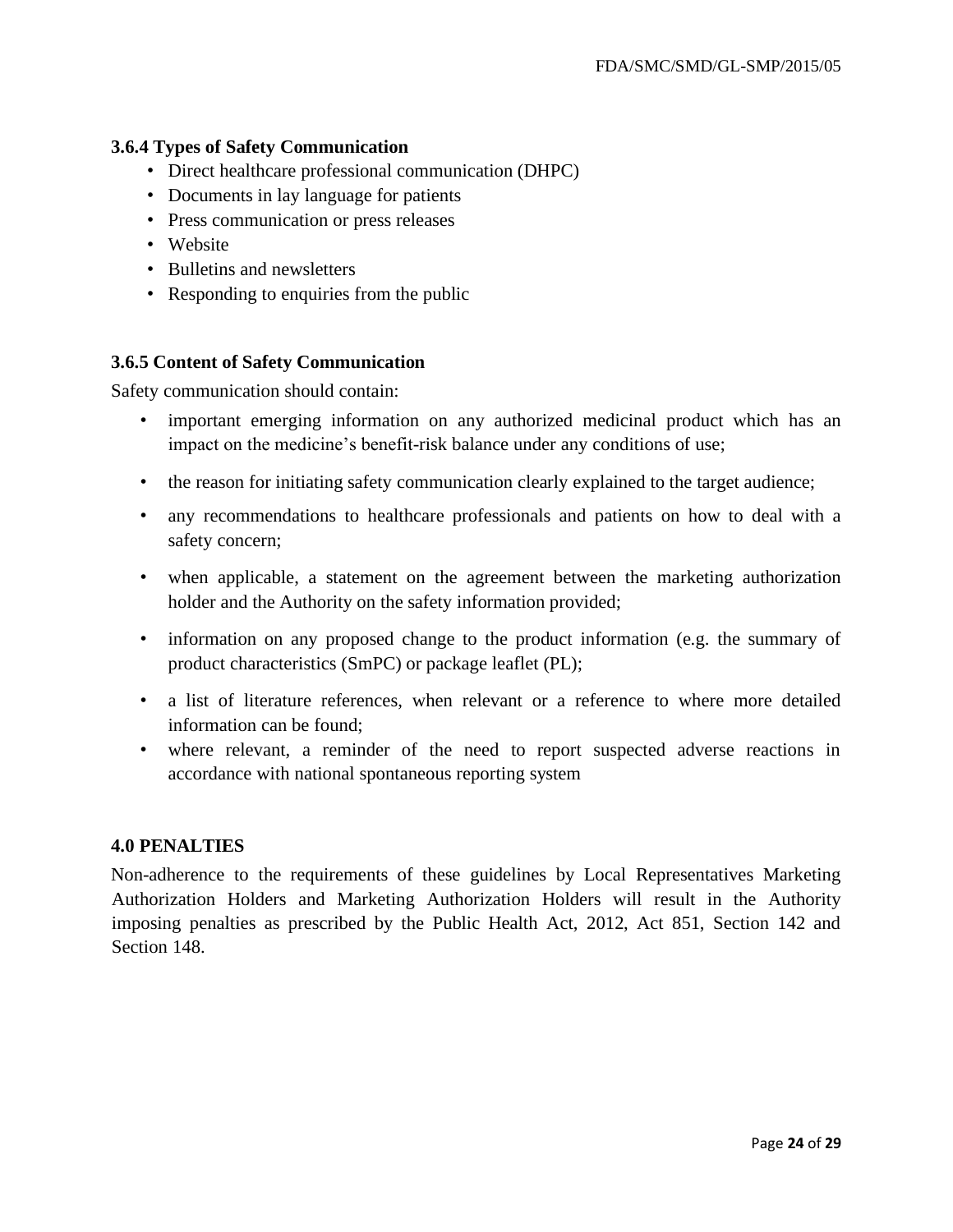## <span id="page-24-0"></span>**REFERENCES**

- 1. Guideline on good pharmacovigilance practices (GVP) Module VIII Post-authorization safety studies (Rev 1), European Medicines Agency, 2013, [http://www.ema.europa.eu/docs/en\\_GB/document\\_library/Scientific\\_guideline/2012/06/](http://www.ema.europa.eu/docs/en_GB/document_library/Scientific_guideline/2012/06/WC500129137.pdf)  [WC500129137.pdf](http://www.ema.europa.eu/docs/en_GB/document_library/Scientific_guideline/2012/06/WC500129137.pdf)
- 2. Guideline on good pharmacovigilance practices (GVP) Module XV – Safety communication, European Medicines Agency, 2013, [http://www.ema.europa.eu/docs/en\\_GB/document\\_library/Scientific\\_guideline/2012/07/](http://www.ema.europa.eu/docs/en_GB/document_library/Scientific_guideline/2012/07/WC500130396.pdf)  [WC500130396.pdf](http://www.ema.europa.eu/docs/en_GB/document_library/Scientific_guideline/2012/07/WC500130396.pdf)
- 3. Guidance for Industry and FDA Staff, Dear Health Care Provider Letters: Improving Communication of Important Safety Information, US Food and Drugs Administration, 2014.

[http://www.fda.gov/downloads/drugs/guidancecomplianceregulatoryinformation/guidanc](http://www.fda.gov/downloads/drugs/guidancecomplianceregulatoryinformation/guidances/ucm233769.pdf)  [es/ucm233769.pdf](http://www.fda.gov/downloads/drugs/guidancecomplianceregulatoryinformation/guidances/ucm233769.pdf)

- 4. Periodic Benefit-Risk Evaluation Report (PBRER) E2C(R2), 2012. http://www.ich.org/fileadmin/Public\_Web\_Site/ICH\_Products/Guidelines/Efficacy/E2C/ E2C\_R2\_Step4.pdf
- 5. Guideline on good pharmacovigilance practices (GVP) Module V Risk management systems (Rev 1), 2015. http://www.ema.europa.eu/docs/en\_GB/document\_library/Scientific\_guideline/2012/06/ WC500129134.pdf
- 6. Scientific guidance on post-authorisation efficacy studies. 12 October 2016. [https://www.ema.europa.eu/documents/scientific-guideline/scientific-guidance-post](https://www.ema.europa.eu/documents/scientific-guideline/scientific-guidance-post-authorisation-efficacy-studies-first-version_en.pdf)[authorisation-efficacy-studies-first-version\\_en.pdf](https://www.ema.europa.eu/documents/scientific-guideline/scientific-guidance-post-authorisation-efficacy-studies-first-version_en.pdf)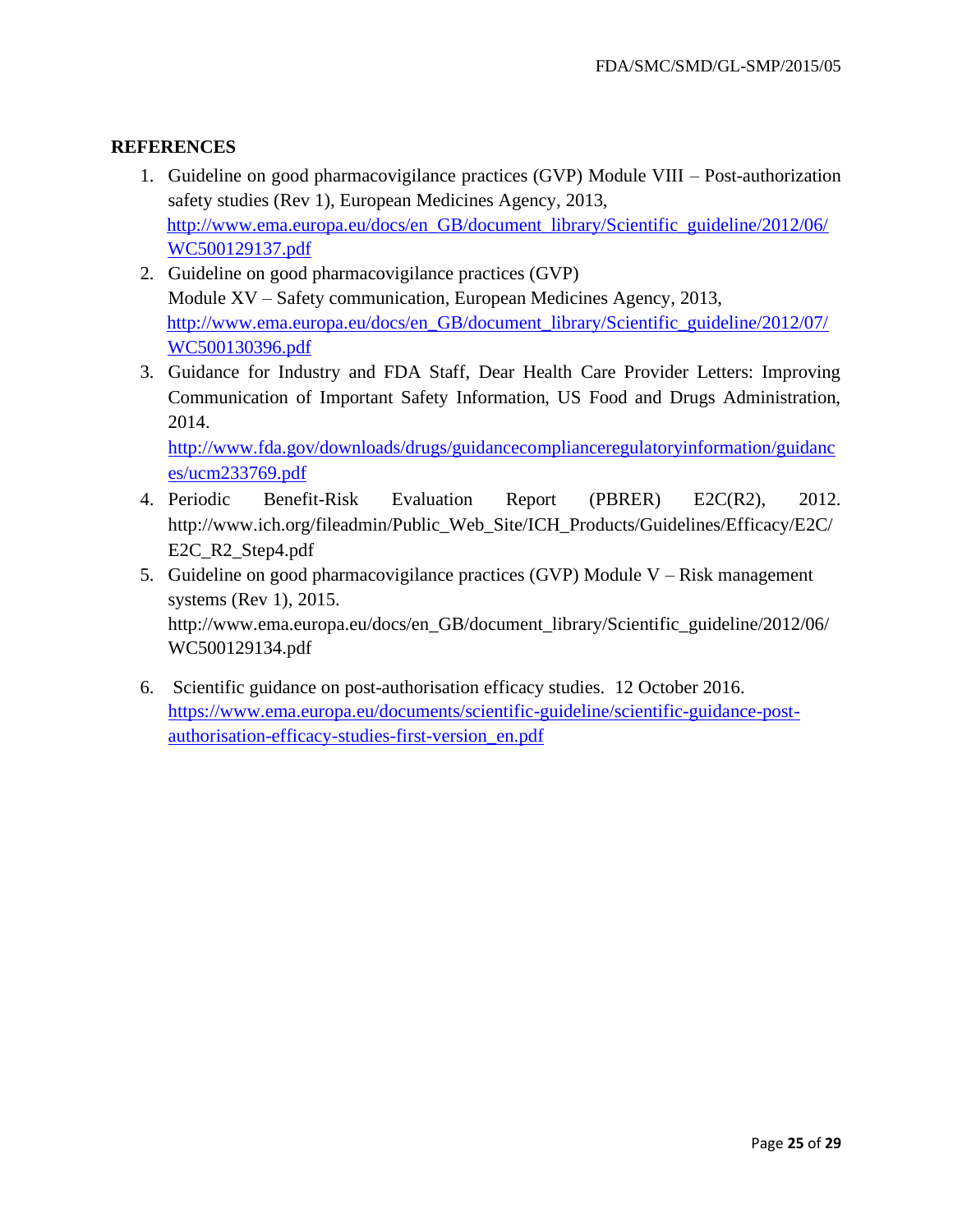#### <span id="page-25-0"></span>**Appendix I: Quarterly Progress Report Form**

| <b>SECTION A: ADMINISTRATIVE INFORMATION</b>                                                         |                                                                                           |                                                                        |                   |
|------------------------------------------------------------------------------------------------------|-------------------------------------------------------------------------------------------|------------------------------------------------------------------------|-------------------|
| <b>FOOD AND DRUGS</b><br><b>AUTHORITY PASS</b><br><b>Certificate Number</b><br>(if applicable):<br>. | <b>Expected Date of</b><br>Commencement (as<br>indicated on the<br>certificate):<br>. / / | Actual Date(s) of<br>Commencement (at the Study<br>Centre(s):<br>. / / | Protocol Number:  |
| <b>Study Title:</b>                                                                                  |                                                                                           |                                                                        |                   |
| Study Site(s)                                                                                        |                                                                                           |                                                                        |                   |
| <b>Reporting Period</b>                                                                              |                                                                                           |                                                                        |                   |
| Principal Investigator:                                                                              | Name:<br>Address:                                                                         |                                                                        | Phone:<br>Mobile: |
|                                                                                                      | E-mail:                                                                                   |                                                                        |                   |
| Co-Investigators:                                                                                    | Name(s):<br>E-mail:                                                                       |                                                                        | Phone:<br>Mobile: |
|                                                                                                      |                                                                                           |                                                                        |                   |
| Other Study Contact (if<br>applicable):                                                              | Name:                                                                                     |                                                                        | Phone:            |
|                                                                                                      | Address:                                                                                  |                                                                        | Mobile:           |
|                                                                                                      | E-mail:                                                                                   |                                                                        |                   |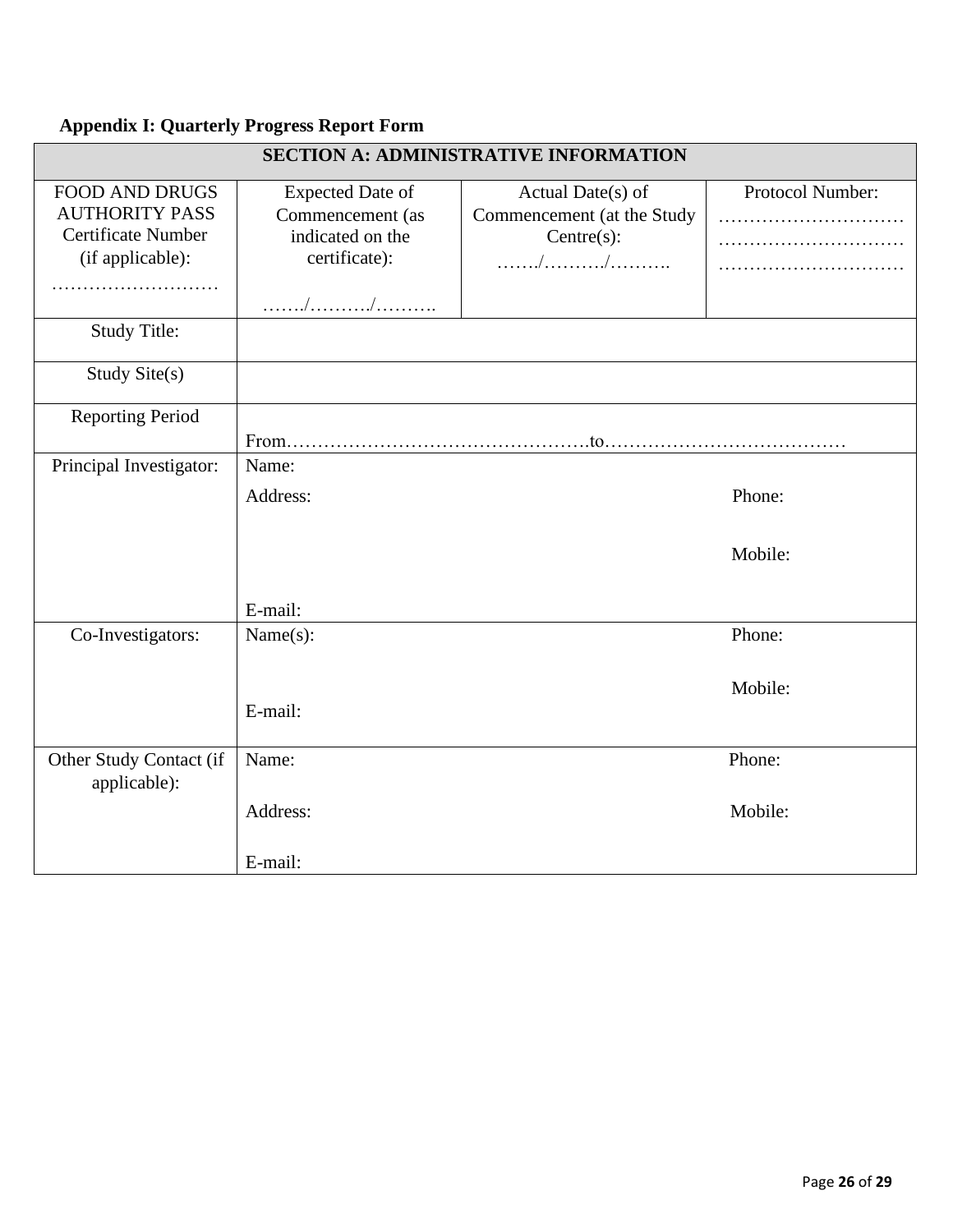| <b>SECTION B: STUDY STATUS (Check one category only)</b> |                                                              |  |  |
|----------------------------------------------------------|--------------------------------------------------------------|--|--|
| Enrolment has not begun                                  |                                                              |  |  |
| Actively enrolling subjects                              |                                                              |  |  |
|                                                          |                                                              |  |  |
| Enrolment closed on:                                     | (insert date): subjects are receiving treatment/intervention |  |  |
| Enrolment closed on:                                     | (insert date): subjects are in follow-up only.               |  |  |
| Analyzing data                                           |                                                              |  |  |
| Data analysis completed                                  |                                                              |  |  |
|                                                          |                                                              |  |  |

| <b>SECTION C: INFORMATION ON SUBJECTS &amp; STUDY ACTIVIT</b>                     |                       |
|-----------------------------------------------------------------------------------|-----------------------|
| a. Total number of participants enrolled for the study.                           |                       |
| b. Number of subjects left to be enrolled in the coming months (years).           |                       |
|                                                                                   |                       |
| c. Number of participants who have discontinued the study:                        |                       |
| • by Investigator:                                                                |                       |
| • voluntarily:                                                                    |                       |
| due to SAE:<br>$\bullet$                                                          |                       |
| • lost to follow-up:                                                              |                       |
| d. Have there been any Serious Adverse Events (SAEs)?                             | Yes<br>- No I         |
|                                                                                   |                       |
| f. Have these SAEs been reported to the Food and Drugs Authority                  |                       |
|                                                                                   |                       |
| h. Have there been any changes to the protocol since the Food and Drugs Authority | Yes<br>N <sub>0</sub> |
| approved?                                                                         |                       |
| i. Is this amendment submitted to the Food and Drugs Authority? j. If No,         |                       |
|                                                                                   |                       |
|                                                                                   |                       |
| k. Date for the end of the study                                                  |                       |
| 1. Date for the final study report                                                | Yes<br>No             |
|                                                                                   |                       |
|                                                                                   |                       |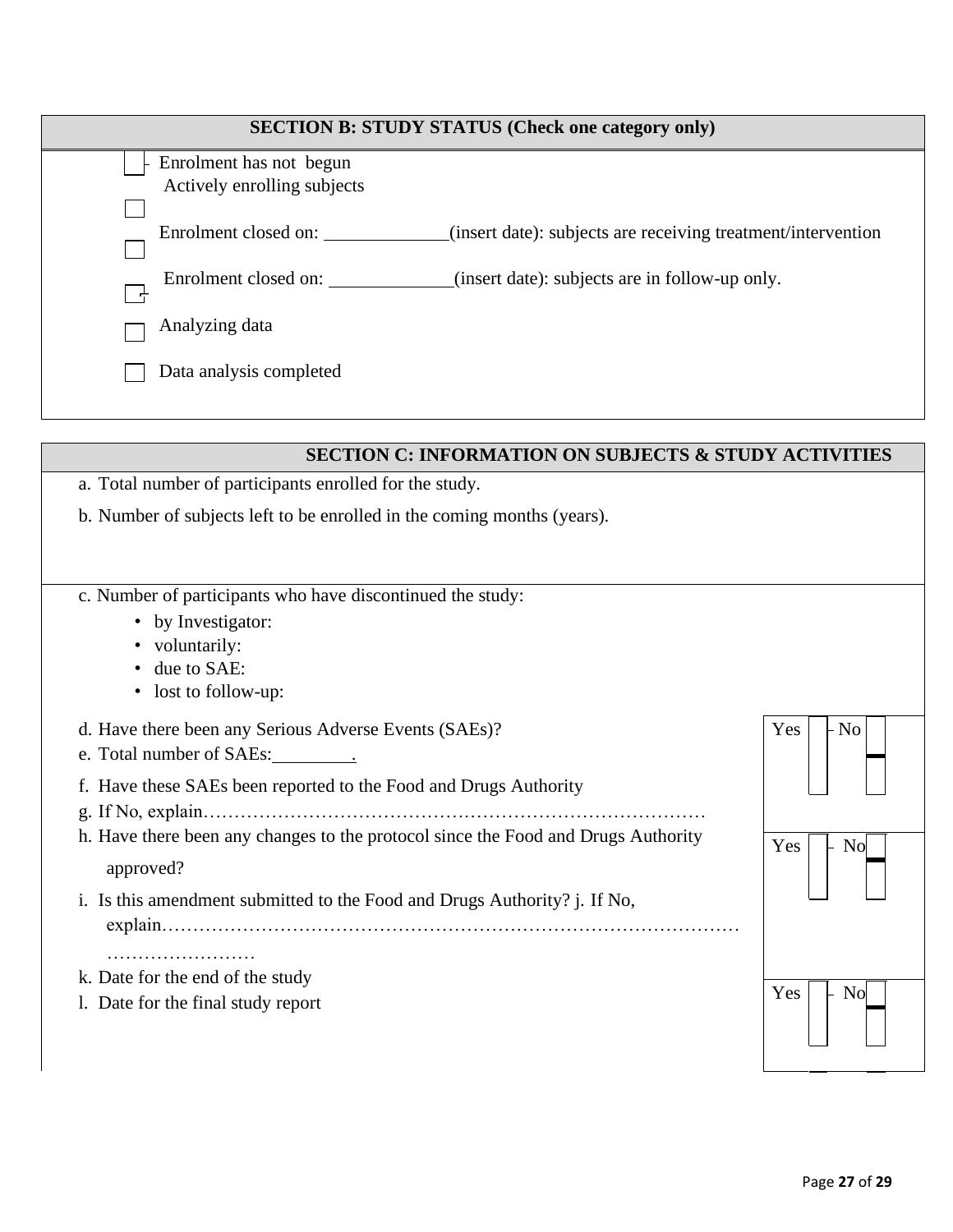

## **SECTION D: COMMENTS (if any)**

# **SECTION E: SIGNATURE**

. . . .

\_\_\_\_\_\_\_\_\_\_\_\_\_\_\_\_\_\_\_\_\_\_\_\_\_\_\_\_\_\_\_\_\_\_\_\_\_ \_\_\_\_\_\_\_\_\_\_\_\_\_\_\_\_\_\_\_\_\_\_\_\_

|  | Qualified Person for Pharmacovigilance | Date |
|--|----------------------------------------|------|

Principal Investigator Date

Return this form and all supporting documentation to: THE CHIEF EXECUTIVE OFFICER FOOD AND DRUGS AUTHORITY P. O. BOX CT 2783, CANTONMENTS, ACCRA or submit via e-mail to drug.safety@fdaghana.gov.gh